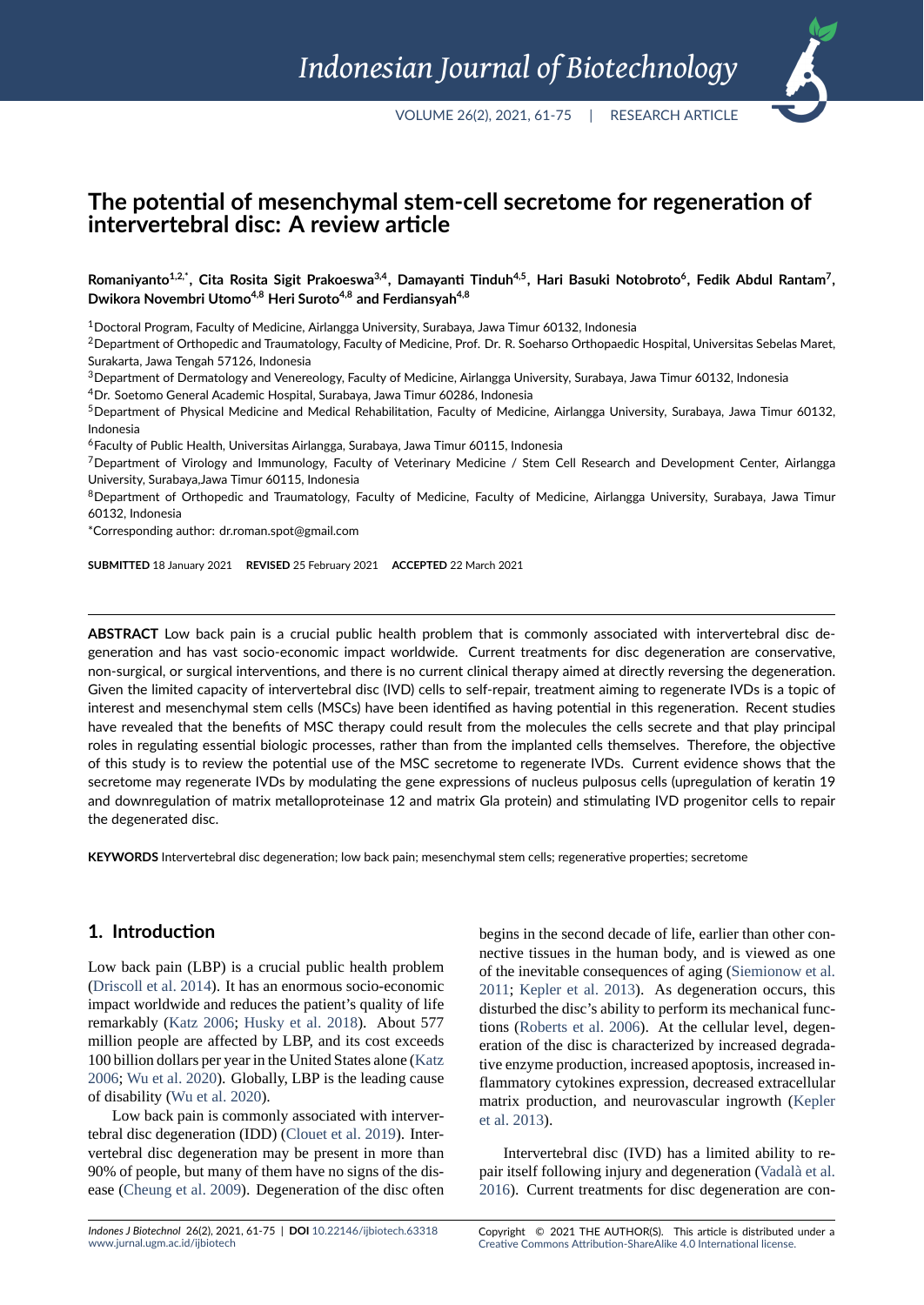servative treatments, non-surgical, or surgical interventions aimed for muscular stabilization and symptomatic relief with no clinical therapy targeting to reverse the degenerated disc itself (Wei et al. 2014). However, the clinical results of surgical interventions such as spinal fusion and total disc replacement remain suboptimal (Van Den Eerenbeemt et al. 2010).

Consideringt[he limited capa](#page-13-2)bility of the IVD to repair itself, clinical therapy aimed at the regeneration of intervertebral disc has become an appealin[g research topic.](#page-13-3) [Disc degeneratio](#page-13-3)n results in changes in the biochemical microenvironment in IVD that challenge the successful application of some potential biological therapies, such as decreased nutrient and oxygen supplies, declined pH, and increased cellular apoptosis (Kepler et al. 2013; Loibl et al. 2019). One of those potential treatments is using mesenchymal stem cells (MSCs) for IVD regeneration. Some studies conducted in animal models have shown its potential regenerative effect in I[VD degeneration \(](#page-10-2)[Bach et al.](#page-11-0) [2014;](#page-11-0) Freeman et al. 2016; Vadalà et al. 2016). However, recent studies have revealed that MSCs therapy benefit could be due to their vast secreted molecules, which play a principal role in regulating many essent[ial biologic](#page-8-0) [proce](#page-8-0)s[ses, rather than from t](#page-9-1)h[e implanted cells the](#page-13-1)mselves (Vizoso et al. 2017). Therefore, this study aims to review the potential use of MSCs secretome to regenerate the intervertebral disc.

### **2. [Pathophysio](#page-13-4)logy of IDD**

The intervertebral disc is a cartilaginous structure located between the vertebral body of the spinal column (Urban and Roberts 2003). They provide flexibility for motion and act as a shock absorber. The IVD is composed of three parts; the nucleus pulposus (NP) located centrally, the annulus fibrosus (AF) that surrounded the NP, [and the](#page-13-5) [cartilaginous end p](#page-13-5)lates (EP) that separates IVD from the adjacent vertebral bodies (Kepler et al. 2013).

The NP is an avascular and immune-privileged structure that consisted of three different cell types: NP stem/progenitor cells (NPPCs), notochordal cells (NCs), and chondrocyte-like cells [\(NP\) \(Hunter et al](#page-10-2). 2003; Erwin 2010; Erwin and Hood 2014). The NP's extracellular matrix (ECM) is mainly composed of type II collagen and has a considerably higher proteoglycan concentration than AF (Kepler et al. 2013). Matrix com[ponent of the NP c](#page-10-3)[onsists](#page-9-2) [of pro](#page-9-2)[teoglycan aggrecan and](#page-9-3) type II collagen in a ratio of approximately 27:1 (Mwale et al. 2004). Nucleus pulposus contains a large amount of proteoglycan, up to its 50% [dry weight \(Walker](#page-10-2) and Anderson 2004). Since proteoglycans are negatively charged and highly polar, they attract water into the ECM, [thus maintain the h](#page-11-1)igh-water content in the IVD (Kepler et al. 2013).

The AF [consists of concentrically a](#page-13-6)rranged type I collagen fibers that serve as a border containing the inner NP (Kepler et al. 2013). The AF can be divided into the outer annulus an[d inner annulus \(W](#page-10-2)alker and Anderson 2004). The collagen fibers in the outer annulus are not oriented uniformly instead, they are aligned at approximately 30° to the longitudinal axis of the spine and alternate their direction with each lamella (Walker and Anderson 2004). This characteristic gives optimal tensile strength to maintain the NP in place during spine movement (Freemont 2009). Initially, there is a transition zone between the NP and the inner annulus, but this [distinction disappears as th](#page-13-6)e disc degeneration begins (Roberts et al. 2006).

The cartilaginous end plate separ[ates NP from th](#page-9-4)e vertebral bone and gives resilience to prevent the load transmitted through the IVD from fracturing the vertebral bone (Freemont 2009). Th[e EP is an avascula](#page-12-1)r organ, but there are capillary networks near the central portion of the EP that are directly connected with the vertebral body vasculature (Erwin and Hood 2014).

[The IVD is a](#page-9-4)n avascular organ because they lose their blood supply in the first decade of life (Rodriguez et al. 2011). The IVD cells have adapted to function in this condition [by relying on diffusion](#page-9-3) and convection for nutrient and metabolite exchange (Mokhbi Soukane et al. 2007). Nutrients and metabolites are transporte[d to and from the](#page-12-2) [IVD](#page-12-2) by diffusion from the blood vessels at the outer NP peripherally and the cartilaginous EP centrally (Holm et al. 1981). Hence, NP cells co[ngregate near the cartilaginou](#page-11-2)s EP where specialized capillary layers between the bony and cartilaginous EP provide nutritional supply (Urban et al. 1978).

[In](#page-10-4) the second decade of life, the blood supply to the cartilaginous EP is diminished, consequently, their diffusional capacity is decreased (Boos et al. 2002). [This](#page-13-7) [condition l](#page-13-7)eads to a change in the microenvironment of the IVD which becomes acidic because of lactic acid's buildup (Kepler et al. 2013). Exposure to this acidic condition has a profound effect on the cell-matrix turnover because it decreases the IVD cells ability to produce ECM (i.e., sulfated glycosaminoglycan and tissue inhibitors of metalloproteinases-1). However, it does not inhibit degradative enzyme production, such as matrix metalloproteinases (MMPs) (Razaq et al. 2003). These microenvironment changes will lead to ECM breakdown and therefore the IVD degeneration. Other conditions that could compromise the cartilaginous EP's vascular supply are vasoconstriction (e.g[., from nicotine o](#page-12-3)r vibration exposure) (Deyo and Bass 1989; Wilder and Pope 1996), vasoocclusive process (e.g., atherosclerosis and arterial stenosis) (Kauppila 2009), and end plate sclerosis (Roberts et al. 1996).

U[sually, innervation of](#page-9-5) [the IVD is limited to th](#page-13-8)e outer AF, but during the degeneration process, the nociceptive nerv[e endings grow](#page-10-5) deeper into the disc an[d play a role](#page-12-4) [in pa](#page-12-4)in transmission from the IVD (Bogduk et al. 1988; Freemont et al. 2002). This neuronal ingrowth is induced by nerve growth factor (NGF) secreted by vascular tissue accompanying them (Freemont et al. 2002). Some studies also found that brain-derived neurotr[ophic factor \(BDNF\)](#page-8-2), [a substance secreted b](#page-9-6)y the IVD cells, especially during the degenerative process also appears to encourage neuronal ingrowth (Gruber et al. [2008;](#page-9-6) Kepl[er et a](#page-9-6)l. 2013). An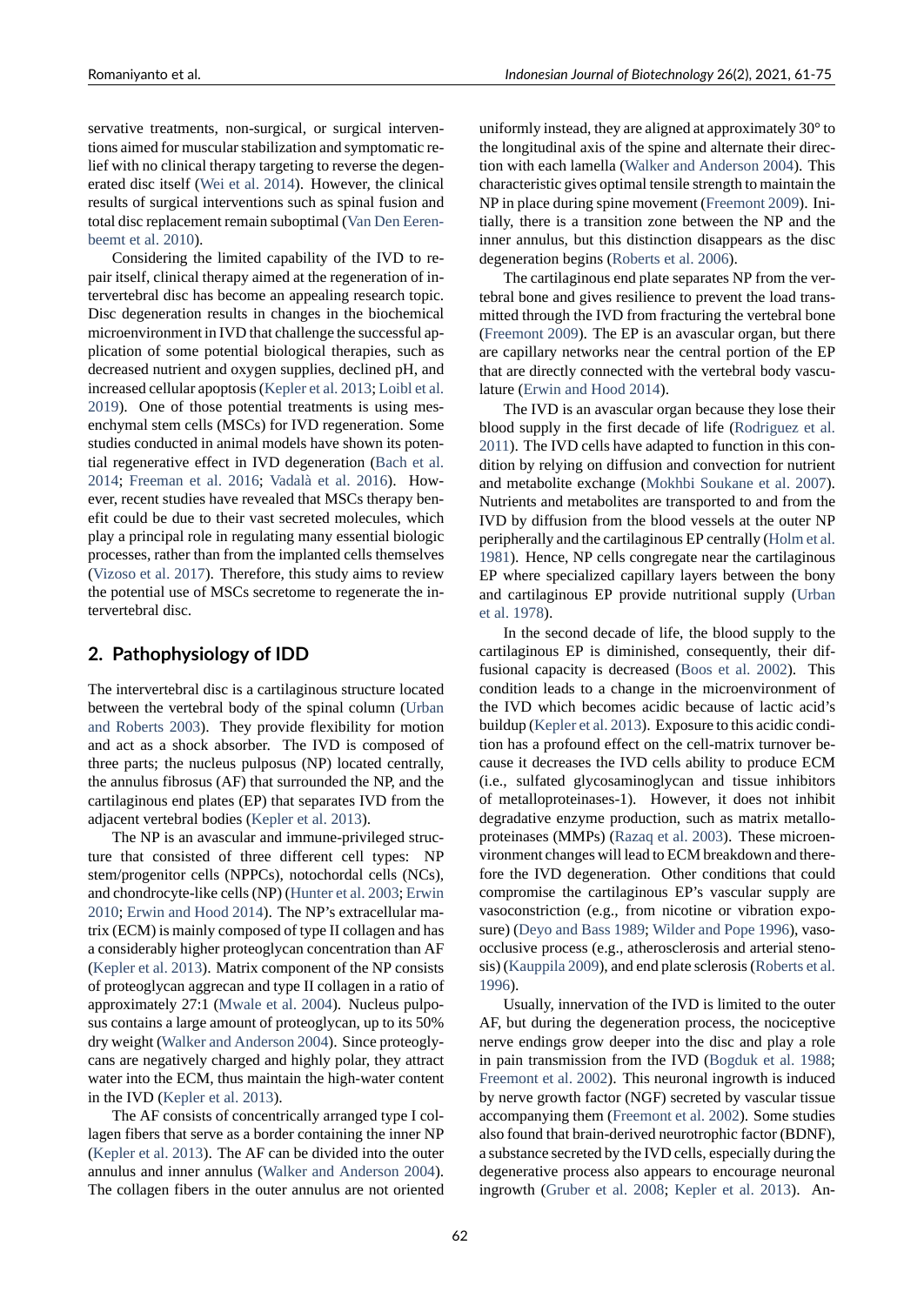other possible source of pain in patients with IVD degeneration is the upregulation of proinflammatory cytokines, especially tumor necrosis factor alpha (TNF- $\alpha$ ) (Takahashi et al. 1996; Bachmeier et al. 2007).

Another molecular basis of IVD degeneration is cellular senescence (Kepler et al. 2013). Cellular senescence is an irreversible and progressive loss of replic[ative capa](#page-12-5)[bility of th](#page-12-5)[e cells \(Hayflick and M](#page-8-3)oorhead 1961). Based on the underlying cause, cell senescence is divided into two groups, stress-induced premature senescence (SIPS) and replicative senescence (Kepler et al. 2013). Replicative senescence is [caused by the loss of telomere](#page-10-6)s, the tip of the chromosome which serves as protection from genomic instability (Victorelli and Passos 2017). The telomeres shorten in each replicat[ion, when they run](#page-10-2) out, it will lead to permanent cell cycle arrest (Victorelli and Passos 2017). The cellular mechanism underlying the pathophysiology of SIPS is [the accumulation of unrep](#page-13-9)airable DNA damage caused by reactive oxygen species (ROS) from mechanical injury or inflammatory c[ytokines release \(Tou](#page-13-9)[ssaint](#page-13-9) et al. 2000). Although senescence is a physiological process, studies found that this process is accelerated during disc degeneration (Le Maitre et al. 2007; Kim et al. 2009).

### **3. Mesenchymal [Stem Cells \(MSCs](#page-10-7))**

[Stem](#page-10-8) cells are cells with the ability to renew themselves and differentiate into various specialized cell types (Wei et al. 2013). Stem cells can be categorized into embryonic stem cells (ESCs), adult stem cells, and induced pluripotent stem cells (iPSCs) (Ullah et al. 2015). ESCs are pluripotent stem cells that have distinctive self-ren[ewal](#page-13-10) [ability, ge](#page-13-10)nomic stability, can differentiate to most lineages, and hold promise for regenerative medicine (Ullah et al. 2015). However, t[heir use is restricte](#page-13-11)d for ethical reasons and tissue rejection problems following transplantation in patients (Takahashi and Yamanaka 2006). iPSCs are made from adult cells by introducing four tran[scrip](#page-13-11)[tion factors](#page-13-11), c-Myc (avian myelocytomatosis virus oncogene cellular homologue), Oct3/4 (octamer-binding transcription factor 3/4), Klf4 (kruppel-like factor 4), and Sox2 (sex-determining region Y) (Takahashi and Yamanaka 2006; Ullah et al. 2015). iPSCs share many properties with ESCs, but their genomic stability is still questionable (Ullah et al. 2015). Due to the limitation of ESCs and iPSCs, great attention has come to [MSCs, which are free from](#page-12-6) [both](#page-12-6) [ethical reasons an](#page-13-11)d genomic stability problems (Wei et al. 2013).

[MSCs are](#page-13-11) adult stem cell which possesses the ab[ility](#page-13-11) to differentiate into connective tissue cells' lineages including bone, IVD, ligament, muscle, and fat (Rich[ard](#page-13-10)[son et al.](#page-13-10) 2010). In accordance with the International Society for Cellular Therapy, MSCs can be identified using three criteria: they must adhere to the plastic surface; express CD73, CD 90, and CD105 and doe[s not ex](#page-12-7)[press CD14, C](#page-12-7)D34, CD45, or CD11b,  $CD79α$  or CD19 and HLA Class II; and finally, they must be able to differentiate into osteoblasts, chondroblasts, and adipocytes (Dominici et al. 2006). However, these criteria still produce a relatively heterogeneous progenitor cell population (Loibl et al. 2019). Therefore, many researchers are trying to solve this problem by pre-selecting particular MSCs [populations; for exam](#page-9-7)ple, CD271–MSCs have a higher potential to differentiate into nucleus pulposus than their [CD271+ counterp](#page-11-0)arts (Jezierska-Wozniak et al. 2017). Furthermore, another study found that MSCs subpopulations expressing CD146 or CD271 markers performed better in repairing cartilage (Pérez-Silos et al. 2016).

Mesenchymal stem [cells exist in almost all](#page-10-9) t[issues](#page-10-9), but the most common source tissues for human MSCs are bone marrow and the adipose tissue because these tissues are considered renewabl[e \(bone marrow\) or un](#page-11-3)desirable (adipose tissue) (Pittenger et al. 2019). MSCs also have been harvested from other sources, such as synovial fluid (Morito et al. 2008), articular cartilage (Alsalameh et al. 2004), brain (Appaix 2014), dental tissue (Huang et al. 2009), peripheral [blood \(Ab Kadir et](#page-11-4) al. 2012), skin and foreskin (Riekstina et al. 2008), menstrual blood (Allickson [2011\), endome](#page-11-5)trium (Schüring et al. [2011\), placenta](#page-8-4) [and f](#page-8-4)etal mem[brane \(Raynau](#page-8-5)d et al. 2012), amniotic fluid (In 't Anker et al. 2003), [amniotic membrane](#page-8-6) (Cai et al. 2010), [Wharton's jelly \(Hou e](#page-12-8)t al. 2009), and u[mbilical](#page-8-7) [cord tissu](#page-8-7)e (Wagner et al. [2005\).](#page-12-9)

Mesenchymal st[em cells therapy for](#page-11-6) tissue repair de[pends not only on](#page-10-10) t[he ab](#page-10-10)ility of MSCs to differe[ntiate into](#page-8-8) [speci](#page-8-8)fic cell types but a[lso on their imm](#page-10-11)unomodulatory and trophic [effects \(Wei et al.](#page-13-12) 2014). MSCs' therapeutic effect in IVD degeneration can occur in various ways. First, interactions between nucleus pulposus cells (NPCs) and implanted MSCs induce differentiation of MSCs towards a more chond[rogenic change](#page-13-2) (Vadalà et al. 2008). Second, MSCs pose a trophic effect by secreting various growth factors and cytokines that promote angiogenesis, stimulate differentiation and proliferation of progenitor host cells, and inhibit fibrosis fo[rmation \(Caplan an](#page-13-13)d Dennis 2006). This trophic effect also has been reported by another study showing direct cell-to-cell contact between MSCs and NPCs increases NPCs viability in a coculture system (Yamamoto et al. 2004). T[hird, MSCs](#page-8-9) [have immun](#page-8-9)omodulatory effects, they can exhibit proinflammatory or anti-inflammatory phenotype depending on the balance between the cytokines released into the surrounding microe[nvironment \(Keat](#page-13-14)i[ng](#page-13-14) 2012). MSCs have been shown to be indirectly having stimulatory and inhibitory effects on B-cell differentiation, proliferation, and antibody production (Fierabracci et al. 2015). These effects seem to be mediated by [other cell type](#page-10-12)s and depend on the inflammatory environment (Comoli et al. 2008).

MSCs based therapy is generally safe (Comella et al. 2017) and also appear[s to be able to avoid allog](#page-9-8)eneic rejection due to their lack of MHC-II, CD 40, CD86, and CD80 expression on their cell surface, th[us they can escape fr](#page-9-9)om T-cell recognition (Ryan et al. 2005). How[ever, the com](#page-9-10)[plicat](#page-9-10)ion arising from the implantation procedure may also occur such as osteophyte formation due to MSCs migra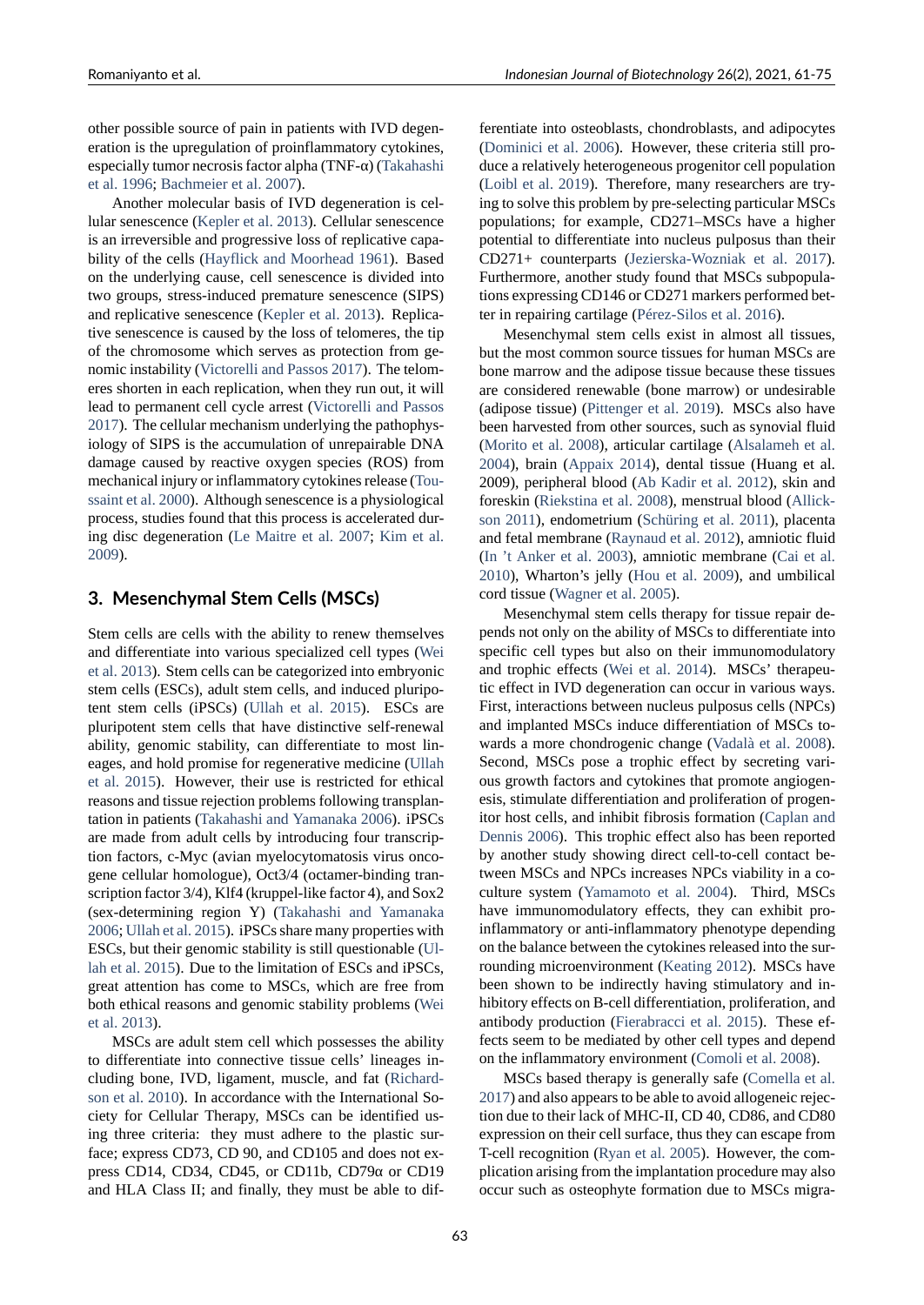tion (Vadalà et al. 2012). Another challenge is determining which patients will benefit from the disc regeneration, as patients seek medical help for pain, not for degeneration (Bendtsen et al. 2016).

F[or MSCs to effecti](#page-13-15)vely exert their proposed regeneration effect, they must withstand the IVD microenvironment. MSCs depend on glycolysis for their energy source, [and if glucose is rem](#page-8-10)oved, they will die rapidly (Moya et al. 2017). Furthermore, an acidic condition also has a detrimental effect on cellular activity and viability of the disc cells and MSCs (Wuertz et al. 2009). The IVD has a harsh microenvironment even in its healthy state [due to](#page-11-7) [low oxygen](#page-11-7) and nutritional supply, hyperosmolarity, and high mechanical loading which pose a challenge in clinical trials (Wuertz et al. 2009; [Loibl et al](#page-13-16). [2019](#page-13-16)). These conditions become heavier in the degeneration process because of inflammation and increased acidity (Kepler et al. 2013).

Due to the poor nutrient supply within the IVD, ECM protei[ns production by M](#page-13-16)[SCs or the stimu](#page-11-0)lation of ECM synthesis by the host cells is likely restricted and may not be sufficient to promote full IVD regen[eration \(Loibl et a](#page-10-2)l. 2019). It has been reported that MSCs could survive and able to differentiate after administration to the IVD (Sakai et al. 2005; Henriksson et al. 2009), but the problem lies in the nutrient supply (Loibl et al. 2019). Bec[ause of the](#page-11-0) [IVD'](#page-11-0)s avascular nature, they can only support limited cell numbers (Smith et al. 2011). An additional number o[f cells](#page-12-10) [from the M](#page-12-10)[SCs will interfere with](#page-10-13) the nutritional balance in the IVD because in[creased cell num](#page-11-0)ber results in increased nutrient demand (Loibl et al. 2019). Furthermore, because [of the diminished](#page-12-11) nutrient supply, the implanted MSCs will eventually die (Loibl et al. 2019). Another problem arises from the slow capacity of the MSCs to produce ECM. A study foun[d that MSCs' abi](#page-11-0)lity to produce glycosaminoglycans (GAG), a component responsible for maintaining disc hydration [and height, ranges](#page-11-0) from 0.017 to 0.086 mg GAG/million cells/month (Allon et al. 2010; McCorry et al. 2016). As GAG's concentration in the normal disc nucleus is about 70 mg/mL, it would take decades to restore 25% of disc tissues through implanting stimulated MSCs (Bendtsen et al. 2016; Loib[l et al.](#page-8-11) 2019[\).](#page-8-11)

[The problem wi](#page-11-8)th nutritional supply that resulted in cell death suggests that the principal effects of MSCs may be mediated by paracrine mechanisms (Maguire 2013). In contrast to t[he original paradigm](#page-8-10) [that the MSCs' m](#page-11-0)echanism of action was based on their capability to replace cells, recent studies have shown that MSCs' secreted molecules are responsible for their [therapeutic eff](#page-11-9)ects (Madrigal et al. 2014). Therefore, MSCs secretome has gained much interest for its potential use in regeneration and tissue repair (Baglio et al. 2012; Maguire 2013).

## **4. [The Secretom](#page-11-10)e of MSCs**

The secretome is [a set of molecules](#page-8-12) [released by th](#page-11-9)e stem cells, including cytokines, chemokines, anti-inflammatory factors, growth factors, and even proteins delivered by extracellular vesicles (EVs) (Maguire 2013; Eleuteri and Fierabracci 2019). The latter can be classified according to their origin, size, density, and surface marker into exosomes, microparticles, and apoptotic bodies (Beer et al. 2017). The composition of the secretome can vary de[pending on the c](#page-9-11)hange in its microenvironment (Vizoso et al. 2017). MSCs secretome has multiple mechanisms of action such as immunomodulation and anti-inf[lammatory](#page-8-13) [activi](#page-8-13)ty (Kyurkchiev 2014), neurotrophic and neuroprotective effects (Caseiro et al. 2016), anti-apoptoti[c activ](#page-13-4)[ity \(Li et a](#page-13-4)l. 2015a) , angiogenesis regulation (Kagiwada et al. 2008), and regenerative capacity (Osugi et al. 2012; Di et al. [2017\). Tabl](#page-10-14)e 1 [li](#page-10-14)sts some of the molecules secreted by the M[SCs and their funct](#page-8-14)ions.

[MSCs secretom](#page-10-15)e provides some advantage[s over cell](#page-10-16)[based thera](#page-10-16)py in the regenerative medi[cine field: \(1\) se](#page-11-11)[cretome resolv](#page-9-12)es safety [a](#page-4-0)nd risk problem related to MSCs implantation such as immune compatibility (Herberts et al. 2011), migration of the cells outside the implantation site which can result in osteophyte (Vadalà et al. 2012) or emboli formation (Tatsumi et al. 2013), and tumorigenicity (Herberts et al. 2011); (2) secretome can be evaluated for dosage, safety and potency like other conventional pharmaceutical agents (Vizoso et al. [2017\); \(3\) The](#page-13-15) use of MSCs-cultured [conditioned media \(C](#page-12-12)M) can reduce several p[roblems that are enc](#page-10-17)ountered in clinical applications of stem cells, such as safety, time, and expense (Osugi et al. 2012), therefore incr[ease the possibility](#page-13-4) of massproduction; (4) and lastly, the biologic products in the secretome can be modified to desired specific effects (Vizoso et al. 2017).

## **5. MSCs Secretome Mechanisms of A[ctions](#page-13-4)**

#### *[5.1.](#page-13-4) [Immu](#page-13-4)nomodulation and anti‐inflammatory activ‐ ity*

MSCs have been reported to have an immunomodulatory property and anti-inflammatory effect on both innate and adaptive immune systems through various mechanisms, notably via cytokine and chemokine secretions (Abumaree et al. 2012). Transforming growth factor beta (TGF- $\beta$ ) is a cytokine produced and constitutively secreted by the MSCs (Kyurkchiev 2014). TGF- $\beta$  has an essential role for the immunomodulatory property of the MSCs[, includ](#page-8-15)[ing inhibition](#page-8-15) of effector T-cell function and proliferation; attenuation cytokine production and cytolytic activity of natural [killer \(NK\) cells; co](#page-10-14)nversion of naive T cells into Treg; and suppression of dendritic cells (DCs), B cells, and macrophages (Yoshimura and Muto 2011). Besides TGF $β$ , MSCs also secrete Galectin-1 (Gal-1) constitutively and Galectin-9 (Gal-9) when induced by pro-inflammatory stimuli (e.g. IL-1β and IFN-y) (Gieseke et al. 2013). Both Gal-1 and Gal-9 share immunomodulatory property via inhibition of Th1 and Th17 cells proliferation, but Gal-9 is more potent to induce T cells death (Gieseke et al. 2010, 2013). Prostaglandin E[2 \(PGE2\) is anothe](#page-9-13)r main effector for the anti-inflammatory effect of MSCs, with its cellular target mainly are monocytes, macrophages, pe-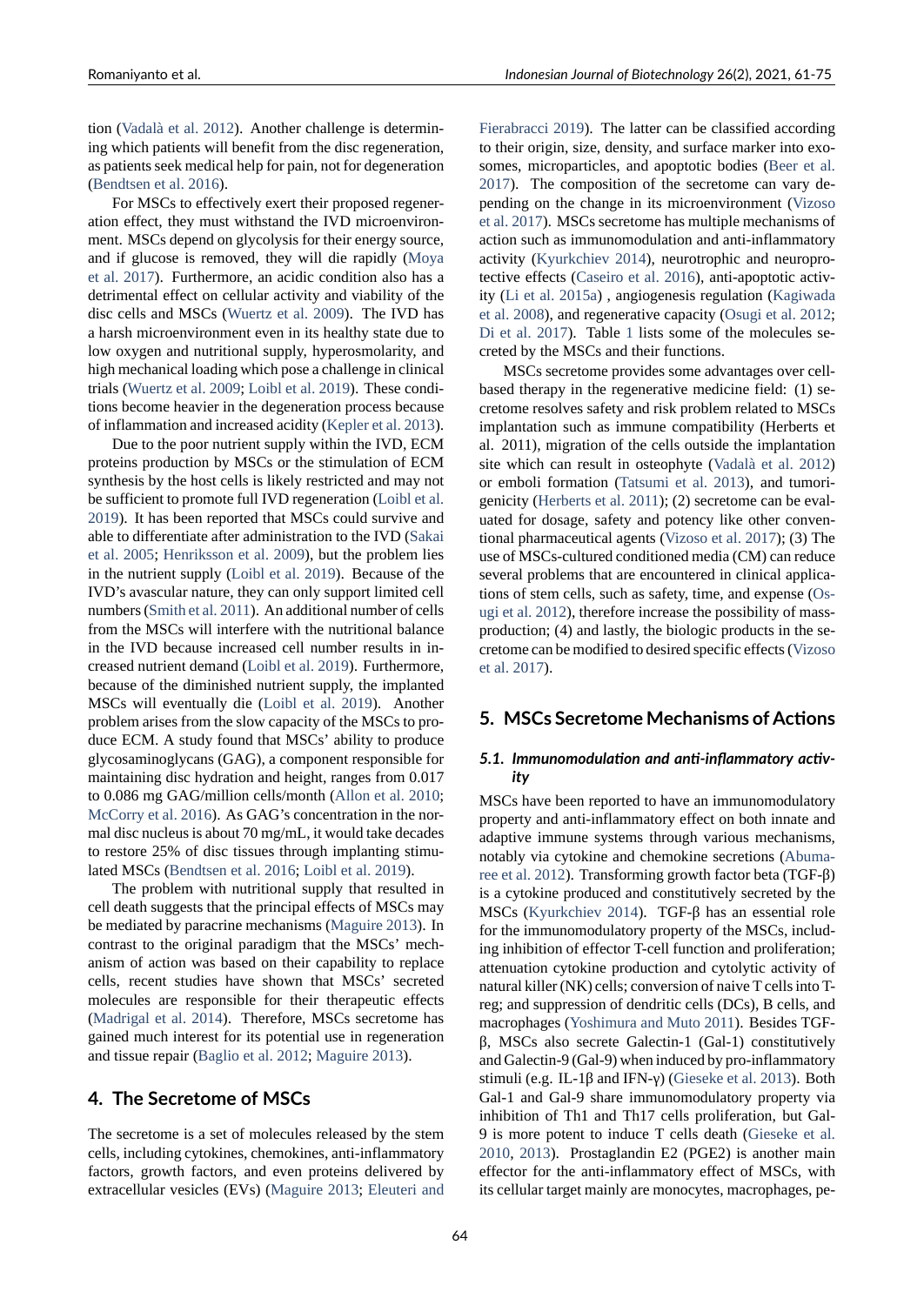ripheral blood mononuclear cells (PBMCs), NK cells, and transitional processes of monocyte differentiation into mature DCs (Van Elssen et al. 2011). PGE2 exerts its antiinflammatory effect by reducing IL-6, TNF- $\alpha$ , and vascular permeability in mice models of sepsis (Németh et al. 2009).

### *5.2. Neur[oprotective and neuro](#page-13-18)trophic effects*

Numerous studies have reported neurop[rotective and](#page-11-12) [neuro](#page-11-12)trophic effects of MSCs secretome (Eleuteri and Fierabracci 2019). A group of growth factors such as brain-derived neurotrophic factor (BDNF), nerve growth

| TABLE 1 The molecules secreted by the MSCs and their functions. |  |
|-----------------------------------------------------------------|--|
|-----------------------------------------------------------------|--|

<span id="page-4-0"></span>

| <b>Molecules</b> | Function                                                                                                                                                                                  |
|------------------|-------------------------------------------------------------------------------------------------------------------------------------------------------------------------------------------|
| $TGF-\beta$      | T-reg activation, therefore promote systemic im-<br>mune tolerance                                                                                                                        |
|                  | Inhibition effector T-cell proliferation and function                                                                                                                                     |
|                  | Reduction of cytolytic activity and cytokine pro-<br>duction of NK cells                                                                                                                  |
|                  | Suppression of DCs, B cells, and macrophages                                                                                                                                              |
| PGE2             | Immunosuppressive factor, its cellular target<br>particularly are NK cells, PBMCs, monocytes,<br>macrophages and transitional processes<br>of<br>monocyte differentiation into mature DCs |
| VEGF             | Stimulates angiogenesis                                                                                                                                                                   |
|                  | Pro-inflammatory function by recruiting mononu-<br>clear cells, upregulate Th1 and Th17                                                                                                   |
|                  | Immunosuppressive function by down-regulate<br>the transcription factor NF-KB, resulting in an in-<br>hibition of DCs maturation                                                          |
| IDO              | Immunosuppressive and anti-microbial effects                                                                                                                                              |
|                  | CCL2/MCP-1 Regulating recruitment and migration of monocyte                                                                                                                               |
|                  | Inhibition of Th17                                                                                                                                                                        |
|                  | Pro-apoptotic or anti-apoptotic activity depends<br>on the microenvironment and cytokine profile                                                                                          |
| $IL-6$           | Neutrophil apoptosis suppression and induce<br>CD8+FoxP3+ cells' formation                                                                                                                |
| TSG6             | Inhibit disease progression and induce corneal re-<br>generation                                                                                                                          |
| $HGF-1$          | Angiogenesis, immunomodulation,<br>anti-<br>and<br>apoptotic activity                                                                                                                     |
| NGF              | Neuroprotective effect                                                                                                                                                                    |
| GDNF             | Neurotrophic effect                                                                                                                                                                       |
| Gal-1            | Inhibits proliferation of CD4+ and CD8+ T cells                                                                                                                                           |
| Gal-9            | Induces T cells death                                                                                                                                                                     |

Abbreviations: Transforming growth factor beta (TGF‐β), nat‐ ural killer cells (NK), dendritic cells (DCs), prostaglandin E2 (PGE2), peripheral blood mononuclear cells (PBMCs), vascular en‐ dothelial growth factor (VEGF), T helper 1 cells (Th1), T helper 17 cells (Th17), Indoleamine‐2,3‐dioxygenase (IDO), monocyte chemoattractant protein‐1 (CCL2/MCP‐1), interleukin‐6 (IL‐6), tu‐ mor necrosis factor‐inducible gene 6 protein (TSG6), hepatocyte growth factor‐1 (HGF‐1), nerve growth factor (NGF), glial cell‐ derived neurotrophic factor (GDNF), galectin‐1 (Gal‐1), galectin‐9 (Gal‐9) (Kim et al. 2009; Rafei et al. 2009; Gieseke et al. 2010; Ben‐ Ami et al. 2011; Van Elssen et al. 2011; Yoshimura and Muto 2011; Fisher‐Shoval et al. 2012; Gieseke et al. 2013; Kyurkchiev 2014; Madrigal et al. 2014; Marti et al. 2014; Di et al. 2017; Fornaro et al. 2020).

factor (NGF), basic fibroblast growth factor (bFGF), ciliary neurotrophic factor (CNTF), erythropoietin (EPO), neurotrophin- (NT-) 3, and NT-4/5 have been shown to have neuroprotection and neuroregeneration effects on the central nervous system (CNS) (Salgado et al. 2010). Whereas neurotrophic factors can be classified according to their receptors into three groups: neurotrophins (BDNF, NGF, NT-3, and NT-4/5), neurokines (CNTF and leukemia inhibitory factor (LIF)); [and the transformin](#page-12-13)g growth factor  $β$  family (TGF- $β1$ , TGF- $β2$ , TGF- $β3$ ; and glial cell-derived neurotrophic factor (GDNF)) (Fornaro et al. 2020). Studies found that some of these growth factors are also secreted by MSCs (e.g., NGF, bFGF, GDNF, NT-3, and NT-4), hence MSCs secretome also possesses neurotrophic and neuroprotective effects (Balas[ubrama](#page-9-14)[nian et al.](#page-9-14) 2013; Caseiro et al. 2016). Moreover, these growth factors are not only secreted in their soluble forms but also carried by the EVs (Caseiro et al. 2016).

### *5.3. [Anti‐apopt](#page-8-16)[otic activity](#page-8-14)*

MSCs prevent cell death by secreting molecules such as monocyte chemoattractant protein-1 (CCL2/MCP-1) and hepatocyte growth factor-1  $(HGF-1)$  which have anti-apoptotic activity (Kyurkchiev 2014; Madrigal et al. 2014). However, CCL2/MCP-1 is also reported to have pro-apoptotic activity, and the balance between these two effects depends on the microenvironment and cytokine profile (Rafei et al. 2[009\). A study als](#page-10-14)[o reported that](#page-11-10) [MSC](#page-11-10)s increase the anti-apoptotic Bcl-2 levels and decrease the pro-apoptotic Bax levels in rat models of myocardial infarction treated with MSCs (Yao et al. 2005). Further[more, another stud](#page-11-13)y found that MSCs secretome from the normal human uterine cervix (hUCESCs) promoted apoptosis in cancer cells both in vitro and in vivo (Eiró et al. 2014).

### *5.4. Angiogenesis regulation*

Angiogenesis is the formation of new blood vessels from t[he existing ones](#page-9-15), which is necessary for the wound healing process (Vizoso et al. 2017). Recent studies reported that the beneficial angiogenic effects of MSCs are mediated by their secretome (Maacha et al. 2020). This angiogenic property is attributable to the secretion of growth facto[rs such as vascula](#page-13-4)r endothelial growth factor (VEGF) and HGF-1 (Madrigal et al. 2014). However, a study reported that MSCs [also secrete tissue i](#page-11-14)nhibitor of metalloproteinase-1 (TIMP-1) that carries an antiangiogenic effect (Zanotti et al. 2016). The data indicate that the balance of these pro and anti-angiogenic factors may be modified by hypoxic conditions and chemokine (Vizoso et al. 2017). Moreover, a study indicated that these bioactive m[olecules are carried](#page-13-19) by the EVs to perform their angiogenic modulation (Maacha et al. 2020).

#### *5.5. [Regenerative c](#page-13-4)apacity*

Previously, the regenerative properties of MSCs are attributed to their ability to differenti[ate into specialized c](#page-11-14)ell types, but recent evidence showed that it is due to their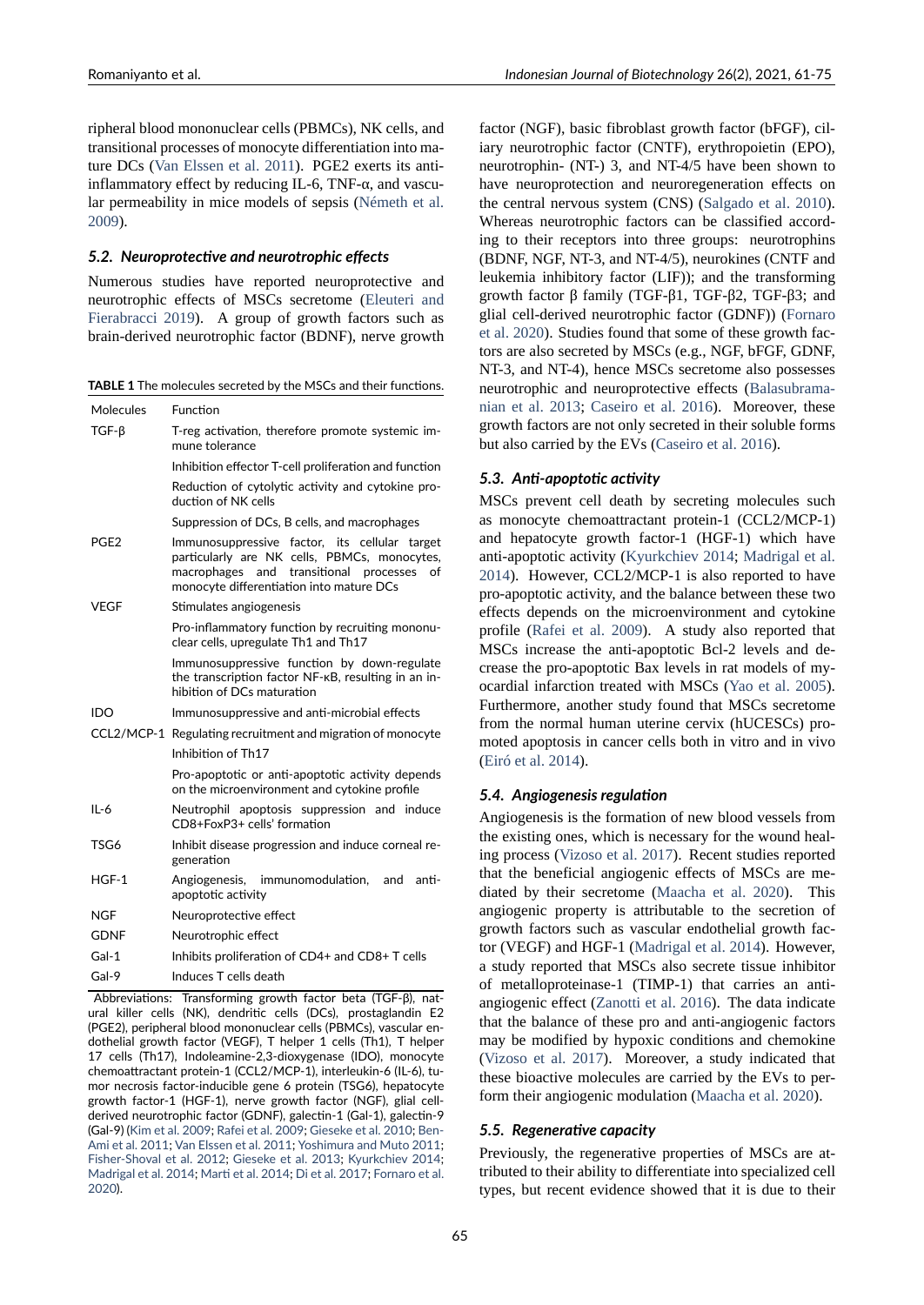secreted byproducts acting at a distance that mediates regenerative outcomes (Basu and Ludlow 2016). A study reported that MSCs secrete tumor necrosis factor-inducible gene 6 protein (TSG6) that promotes corneal epithelial wound healing in diabetic mice models by stimulating mitogenic activity of e[ndogenous corneal pro](#page-8-17)genitor cells and enhancing the colony-forming efficiency (Di et al. 2017). This regenerative property was also demonstrated in a study conducted by Osugi et al. that used conditioned media to accumulate paracrine factors of the MSCs to regenerate bone defect in rat models (Osugi et al. [2012\).](#page-9-12) [They](#page-9-12) showed that MSCs-conditioned media (MSCs-CM) could stimulate the migration of endogenous MSCs and accelerate new bone formation (Osugi et al. 2012). This is caused by a cooperative effect betwee[n VEGF and insulin](#page-11-11)like growth factor-1 (IGF-1) that promotes angiogenesis and osteogenesis (Osugi et al. 2012). Hingert et al. (2020) have reported that conditioned [media from huma](#page-11-11)n MSCs (hMSCs) has the potential to regenerate the IVD by increasing disc cell viability and ECM production. These effects are probab[ly caused by the p](#page-11-11)re[sence of growth fac](#page-10-18)tors in the CM (Hingert et al. 2020). Apart from being an immunomodulator,  $TGF- $\beta$  may also have a role in the$ regenerative capacity of MSCs. In a study conducted by Matta et al. (2017), they reported that  $TGF- $\beta$ 1 was able to$ promote cell pro[liferation, increase h](#page-10-18)ealthy ECM protein synthesis, and decrease cell apoptosis in NP cells from degenerated human disc, therefore promote its regeneration.

### **6. Extracellular Vesicles (EVs) of MSCs**

Besides growth factors and cytokines, most of the MSCs also secrete a large amount of micro and nanovesicles as components of their secretome, either constitutively or upon activation signals (Baglio et al. 2012). The biological properties of these vesicles have not been understood completely, but their potential as mediators for cell communication has gained much attention, especially for exosomes (Vizoso et al. 2017). T[he exosomes are a](#page-8-12) subclass of extracellular nanovesicles with a diameter of 40-150 nm and a density of 1.09–1.18 g/mL that are derived from specialized intracellular compartments known as multi-vesicular [bodies \(MVBs\) or l](#page-13-4)ate endosomes (Baglio et al. 2012; Vizoso et al. 2017) (Figure 1).

They are able to transfer proteins, lipid molecules, and functional genetic material such as microRNAs (miRNAs) and messenger RNA (mRNAs) to [the other cells \(Va](#page-8-12)[ladi](#page-13-4) [et al.](#page-13-4) 2007[\). The](#page-13-4) presenc[e](#page-5-0) of RNA in the exosomes opens up its potential use as drug and gene carrier in the field of regenerative medicine and tissue engineering (Lamichhane et al. 2015). A study showed that there is a [control](#page-13-20) [mechanism](#page-13-20) for the sorting of miRNAs into the vesicles (Collino et al. 2010). However, this loading mechanism of miRNAs into exosomes may be modified selec[tively by](#page-10-19) [engineering an e](#page-10-19)xtra-seed sequence (hEXO motif) (Santangelo et al. 2016). Therefore, by selectively modifying [exosomes cargo, miR](#page-8-18)NAs may be specifically transported into the target cells which lack these miRNAs for special-

<span id="page-5-0"></span>

**FIGURE 1** Schematic view of exosomes formation. The exosome formation begins with inward budding of the MVBs' membrane to create intraluminal vesicles (ILVs). The ILVs can contain molecules such as proteins, lipids, and RNA. It is then released from the cells and then taken up by cell targets to perform their action (adapted from (Baglio et al. 2012).

ized function (Rader and Parmacek 2012).

[Recent evidence](#page-8-12) found that regenerative properties previously credited for stem cells are actually mediated by their secreted exosomes (Basu and Ludlow 2016). Some pre-clinical st[udies have been done to de](#page-11-15)monstrate these effects, such as a study conducted by Nakamura et al., which demonstrated that MSCs-derived exosomes, primarily due to their miRN[A content promote muscl](#page-8-17)e regeneration by enhancing angiogenesis and myogenesis process in a cardiotoxin muscle injury model (Nakamura et al. 2015). Another study conducted by Zhang et al. also demonstrates that MSCs exosomes improve functional recovery of rats with traumatic brain injury (TBI) model by promoting neurogenesis, angiogenesis, an[d reducing neu](#page-11-16)[roinfl](#page-11-16)ammation (Zhang et al. 2015). MSCs-derived EVs administration showed similar effects as MSCs in the treatment of focal brain ischemia in C57BL6 mice, improving neurological impairment, neuroregeneration, and inducing long-term neuro[protection \(Doeppn](#page-14-0)er et al. 2015).

Even with all these beneficial and protective effects of MSCs-EVs, it is mandatory to be cautious when using engineered MSCs-EVs in clinical therapy. A study conducted by Zhu et al. showe[d that exosome from b](#page-9-16)one marrow MSCs promoted angiogenesis and tumor growth in a mouse xenograft model of gastric carcinoma, this effect may be mediated by increasing tumor cells VEGF expression through activation of extracellular signal-regulated kinase1/2 (ERK1/2) pathway (Zhu et al. 2012). This finding is not entirely unexpected because MSCs have been reported to contribute to tumor growth (Roorda et al. 2009).

Other challenges that emerge are how to avoid artifacts and ensure the reproducibility [of studies since](#page-14-1) there are no available methods to ensure absolute purification and characterization of the EVs (Eleuteri an[d Fierabracci](#page-12-14) [2019\)](#page-12-14). Minimal Information for Studies of Extracellular Vesicles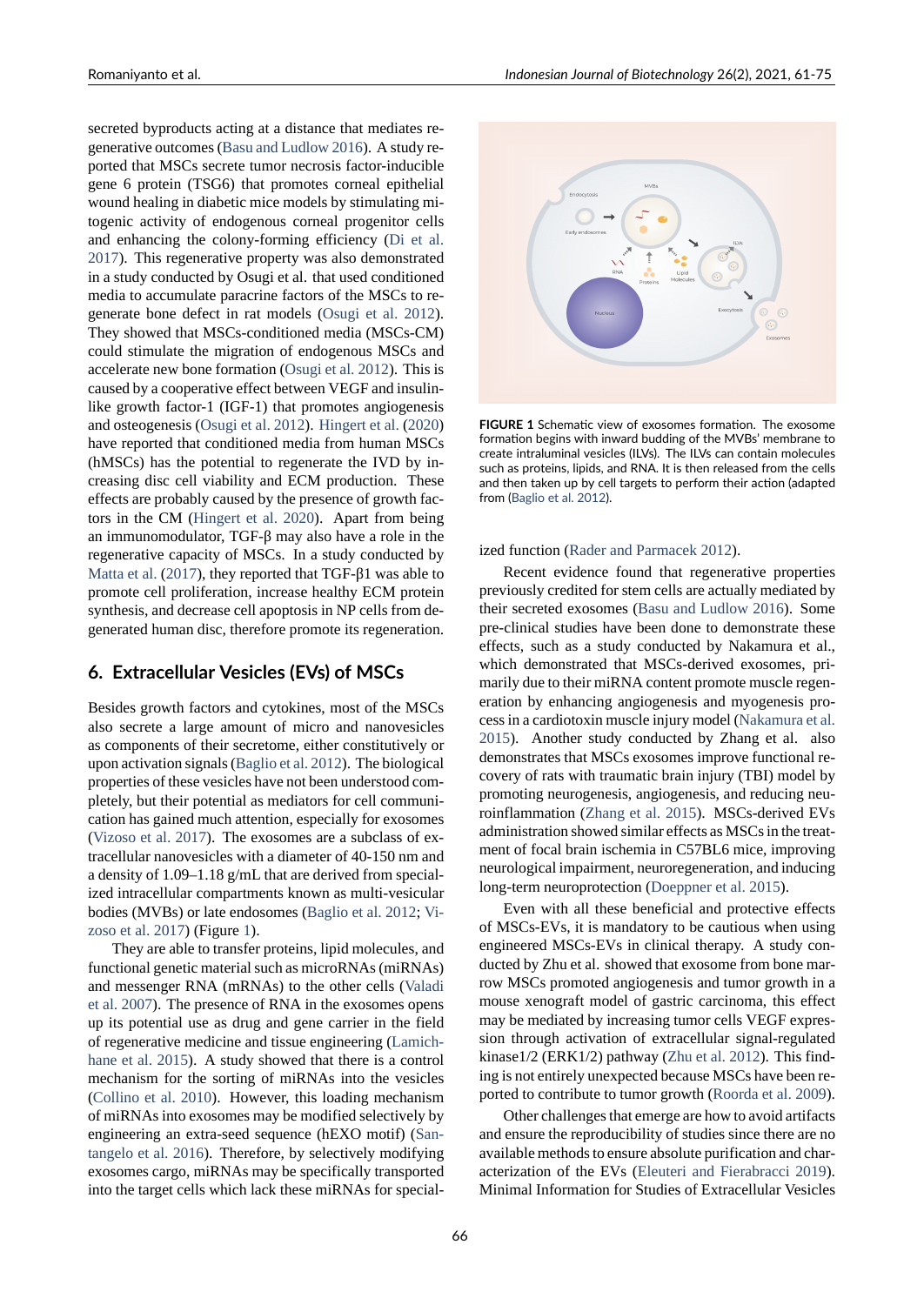Romaniyanto et al. *Indonesian Journal of Biotechnology* 26(2), 2021, 61‐75

(MISEV) guidelines has summarized recommendation of how to characterize the EVs properly that depends on the presence of at least one protein of these three categories (Théry et al. 2018): (1) GPI-anchored or transmembrane proteins associated with the endosome and/or plasma membrane, e.g., MHC class I, tetraspanins, or integrins; (2) cytosolic proteins, e.g., caveolins  $(CAV^*)$ , flotillins-1 [and 2 \(FLOT1/2\), o](#page-12-15)r heat shock proteins HSC70 (HSPA8); and  $(3)$  non-EVs co-isolated proteins, e.g., lipoprotein, albumin (ALB), or Tamm-Horsfall protein.

Furthermore, other two categories recommended to be analyzed for studies that focused on one or more EVs subtype: (1) proteins associated with intracellular compartments other than endosomes and plasma membrane, e.g., histones (HIST1H\*\*), or cytochrome C (CYC1); and (2) proteins that can bind to specific EVs surface receptors, e.g., collagen (COL\*\*), or fibronectin (FN1).

### **7. Modification of MSCs secretome**

The MSCs' secretome contents appear to match the IVD tissue requirements (Wangler et al. 2021). Wangler et al. (2021) have demonstrated that by exposing MSCs with healthy IVD, MSCs respond with releasing secretome that induces immunomodulation; and when exposed to traumatic and degenerati[ve IVD, MSCs respon](#page-13-21)d [with releasing](#page-13-21) [secreto](#page-13-21)me that stabilizes ECM turnover. Recent evidence suggests that pre-conditioning MSCs could affect their secretory profile, hence improve the therapeutic effects of their secretome (Vizoso et al. 2017). These in vitro preconditioning included hypoxia (Ejtehadifar et al. 2015), pro-inflammatory stimuli (Croitoru-Lamoury et al. 2011), tri-dimensional culture (Bartosh et al. 2010), and pharmacological compo[unds \(Ferreira et al.](#page-13-4) 2018).

#### *7.1. Hypoxia*

In the context of cell cul[ture, hypoxia refers](#page-8-19) to oxygen tension of less than 10% ([Das et al.](#page-9-17) 2010[\). Gen](#page-9-17)erally, hypoxic pre-conditioning of MSCs increases the cytoprotective and regenerative effects of MSCs (Ferreira et al. 2018). Effects of hypoxia are mediated by hypoxia-inducible factors (HIF-1 $\alpha$ ), which [induce the expr](#page-9-18)ession of angiogenic factors such as VEGF and interleukin-6 (IL-6) (Ejtehadifar et al. 2015). Since neovascu[larization is the first s](#page-9-17)tep in the regenerative process of damaged tissues, this may result in a better therapeutic effect of pre-conditioned-MSCs with hypoxia (Ferreira et al. 2018). Furthermor[e, MSCs'](#page-9-19) [proliferation r](#page-9-19)ate and viability are increased under hypoxic conditions (Ejtehadifar et al. 2015).

#### *7.2. Pro‐infla[mmatory stimuli](#page-9-17)*

Exposure to the pro-inflammatory stimuli, particularly IFN-γ indu[ces MSCs to release i](#page-9-19)ndoleamine 2,3 dioxygenase (IDO) enzyme, which has an immunosuppressive effect (Croitoru-Lamoury et al. 2011; Kyurkchiev 2014). IDO exerts this effect by decreasing tryptophan and/or the accumulation of kynurenine, which then decreases cytotoxic T cells activity (Soliman et al. 2010). Other cytokines (e.g. IL-1, TNF- $\alpha$ , IFN- $\beta$ , and IFN- $\gamma$ ), and lipopolysaccharides are also able to induce production of IDO enzyme, although to a lesser degree (Croitoru-Lamoury et al. 2011). Another study also reported that pre-conditioning of MSCs with TNF- $α$  enhances proliferation, osteogenic differentiation, and mobilization of MSCs through upregulation of bone morphogenetic protein-2 (BMP-2) (Lu et al. 2013). Moreover, toll-like receptors (TLR) 2/6, receptors of the innate immune response, are also reported to be able to stimulate MSCs' angiogenic activity (Grote et al. 2013).

#### *7.3. Tri‐dimensional (3D) culture configuration*

Typically, MSCs are cultured in vitro in monolayered systems however a new approach via tri-dimensional configuration such as spheroid culture has been reported to stimulate a higher level of trophic factors secretion than with monolayer culture (Madrigal et al. 2014). It is worth noting that cells located at the center of spheroid configuration will be exposed to a hypoxic condition hence increasing their viability and proliferation rate as mentioned above. Conditioned media [from MSCs spheroid](#page-11-10)s inhibit the production of IL6, IL23, IL12p40, CXCL2, and TNF- $\alpha$  from LPS-stimulated macrophages and encourage higher production of prostaglandin E2 (PGE2) (Vizoso et al. 2017). A study conducted by Bartosh et al. showed that hM-SCs cultured in a spheroid culture expressed and secreted higher levels of anti-inflammatory molecule TSG-6 compared with hMSCs cultured in a m[onolayered structur](#page-13-4)e (Bartosh et al. 2010). Moreover, when they administered hMSCs to the zymosan-induced peritonitis mouse model, they showed that spheroid hMSCs culture have more effective anti-inflammatory effects than monolayered hM-[SCs culture \(Bartosh](#page-8-19) et al. 2010).

### *7.4. Pharmacological compounds*

In some specific cases, pre-conditioning MSCs with pharmacological compounds may be considered as an alternative approach (Ferreira et al. 2018). A study reported that MSCs pre-conditioned with atorvastatin seemed to increase migration of MSCs and improves cardiac performance due to upregulation of CXCR4 expression in rats with acute myoca[rdial infarction mod](#page-9-17)els (Li et al. 2015b) . In concordance with this finding, another study found that preconditioned-MSCs with oxytocin improved cardiac function in ischemia/reperfusion injury rat models (Kim et al. 2012). Moreover, Liu et al[. demonstrated](#page-10-20) that pre-conditioning MSCs with curcumin resulted in better heart function, smaller infarct size, higher cells retention, decreased myocardial apoptosis, promoted neovas[cularization](#page-10-21), [and e](#page-10-21)nhanced VEGF secretion in myocardial ischemia-reperfusion injury (IRI) rat models (Liu et al. 2015).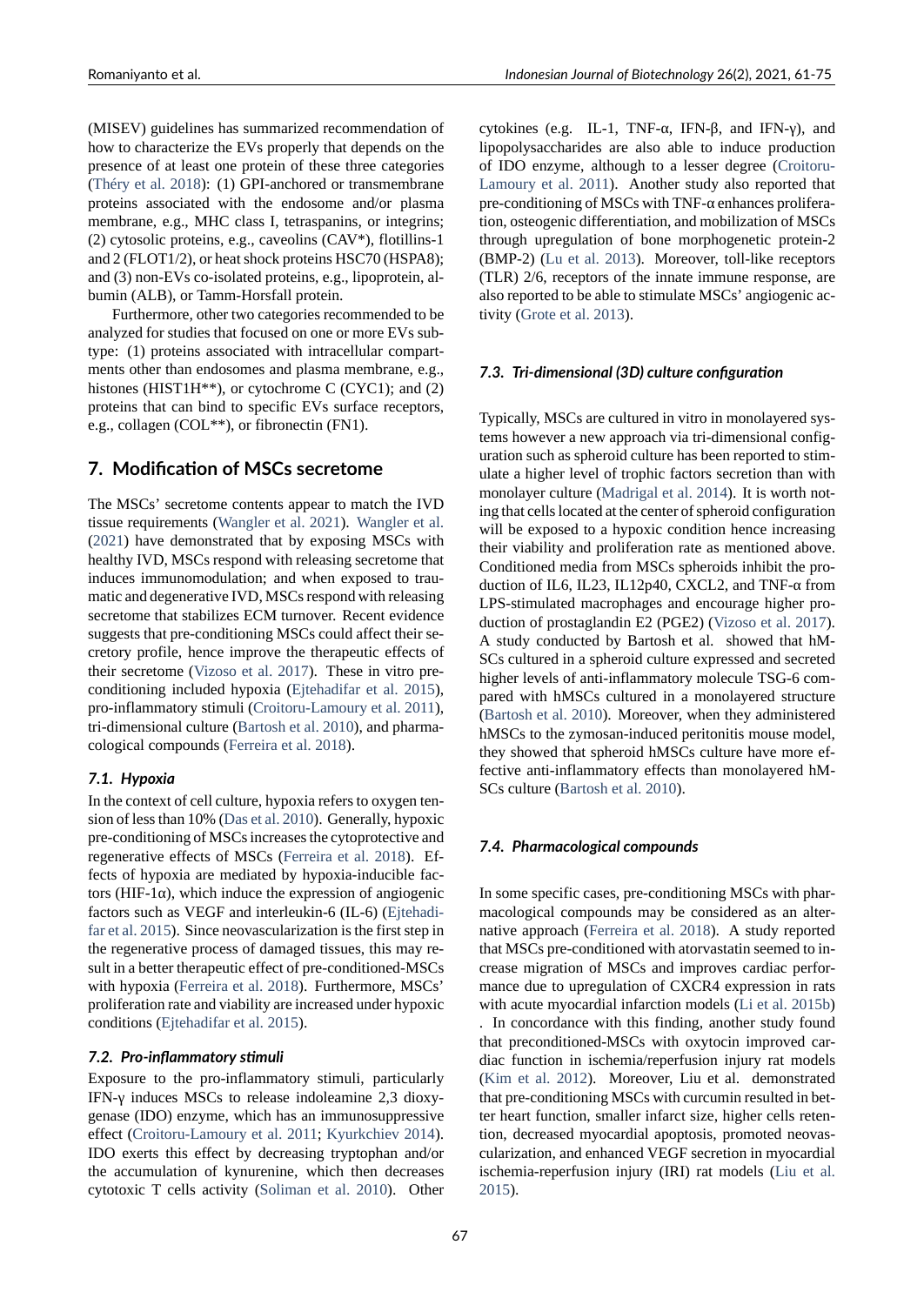

**FIGURE 2** Possible mechanisms of MSCs secretome to tackle the IVD degeneration. The degenerated disc is characterized by increased ECM breakdown, neurovascular ingrowth, cellular senescence, and upregulation of proinflammatory cytokines (Freemont et al. 2002; Kepler et al. 2013). The MSCs could tackle these changes via enhancing disc cell viability, decrease disc cell apoptosis, modulate NPCs gene expression, stimulate the IVD progenitor cells differentiation, and give an anti-inflammatory effect (Brisby et al. 2013; Kyurkchiev 2014; Lv et al. 2014; Matta et al. 2017).

## **[8.](#page-10-2) MSCs Secretome: Pre‐clinical Evidence [of Poten](#page-11-17)tial Use in the IVD Regeneration**

In the animal models, MSCs have been demonstrated to be able to regenerate the disc (Bach et al. 2014; Freeman et al. 2016; Vadalà et al. 2016). MSCs and degenerated NP cells mainly communicate through extensive bidirectional membrane components exchange and microvesicles (Strassburg et al. 2012). An experimental study conducted in the bovine proinflammatory/degenerative disc models showed that MSCs have an immunomodulatory paracrine effect via their secretome products (Teixeira et al. [2018\). Another study](#page-12-16) conducted by Lv et al. showed that NP-like cells that were treated with MSCs conditioned media (MSCs-CM) showed upregulation of keratine 19 (KRT19) and downregulation of matri[x metal](#page-12-17)[loproteinas](#page-12-17)e 12 (MMP12) and matrix gla protein (MGP) (Lv et al. 2014). Since KRT19, MMP12, and MGP have been associated with IVD degeneration, it is suggested that MSCs-CM could regenerate healthy NP cells (Ferreira et al. 2018). It was further proposed that the IVD progeni[tor cell popula](#page-11-18)tions present in the degenerated IVD may be stimulated by MSCs secretome and take part in repair attempts (Brisby et al. 2013) (Figure 2).

## **9. Concl[usions](#page-8-20)**

The MSCs secretome is better than MSCs in some aspects such as safety, production, storage, product shelf life, and their potential as a readily available biological therapeutic agent. The potential use of MSCs secretome for IVD regeneration is mediated by their ability to modulate NP cells' gene expressions (upregulation of KRT19 and downregulation of MMP12 and MGP) and stimulate the IVD progenitor cells to repair the degenerated disc. This review still lacks evidence from clinical trials regarding the use of MSCs secretome to regenerate the degenerated disc.

### **Authors' contributions**

R devised the study. R, CRSP, DT, DNU, HS, F collected the main literature related to the study. R, DNU, HS, F, FAR, HBN analyzed and interpreted the data. R, CRSP, DT, DNU, HS, F wrote the manuscript. FAR, HBN made the illustration for the manuscript. CRSP, DT provided critical revision of the article. All authors read and approved the final version of the manuscript.

### **Competing interests**

The author declare that they have no competing interest.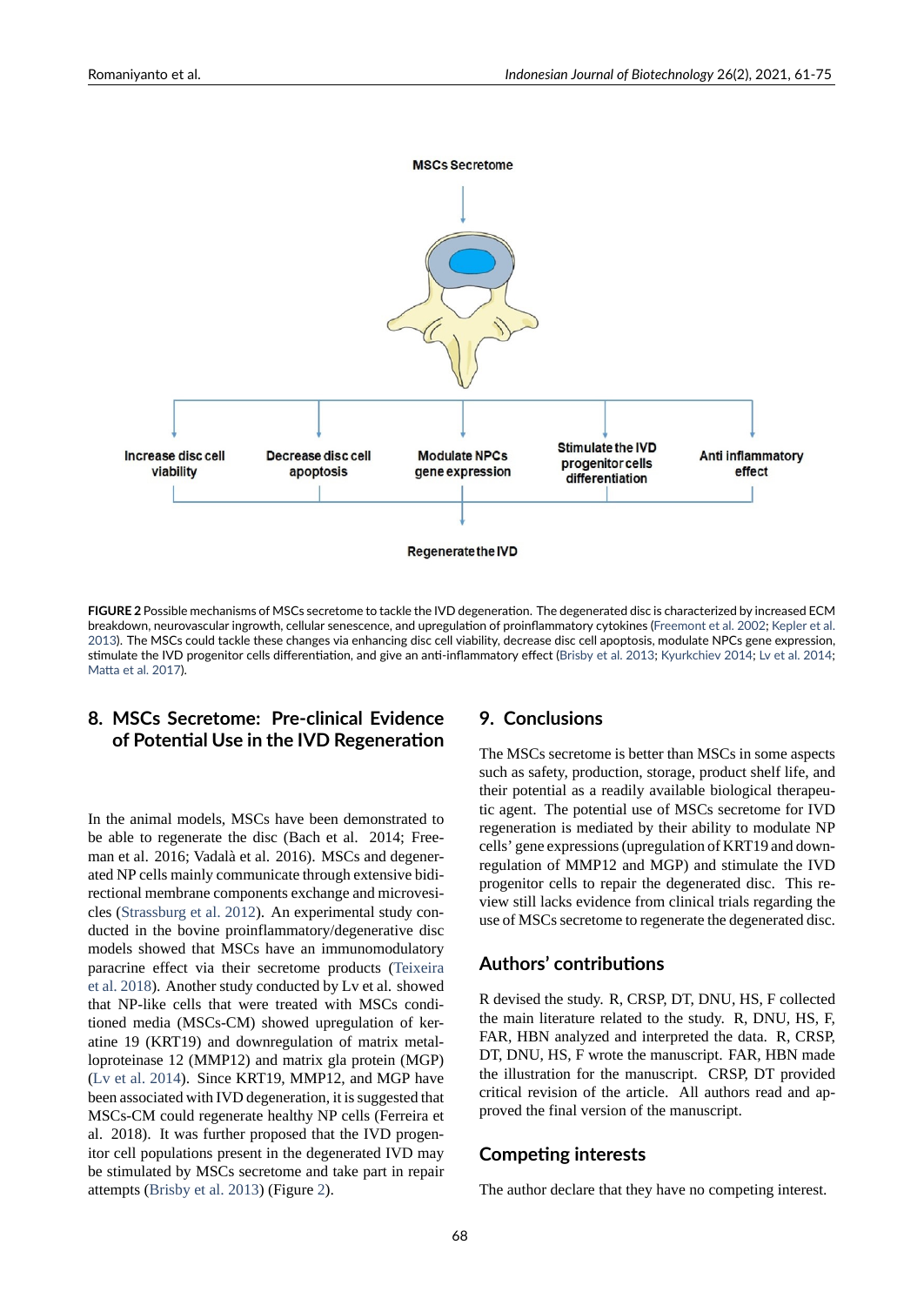## **References**

- Ab Kadir R, Zainal Ariffin SH, Megat Abdul Wahab R, Kermani S, Senafi S. 2012. Characterization of mononucleated human peripheral blood cells. Sci World J. 2012:1–8. doi:10.1100/2012/843843.
- <span id="page-8-6"></span>Abumaree M, Al Jumah M, Pace RA, Kalionis B. 2012. Immunosuppressive Properties of Mesenchymal Stem Cells. Stem Cell Reviews and Reports 8(2):375-392. doi:10.1007/s12015-011-9312-0.
- <span id="page-8-15"></span>Allickson JG. 2011. Recent Studies Assessing the Proliferative Capability of a Novel Adult Stem Cell Identified in Menstrual Blood. Open Stem Cell J. 3(1):4–10. doi:10.2174/1876[893801103010004.](https://doi.org/10.1007/s12015-011-9312-0)
- <span id="page-8-7"></span>Allon AA, Aurouer N, Yoo BB, Liebenberg EC, Buser Z, Lotz JC. 2010. Structured coculture of stem cells and disc cells prevent disc degeneratio[n in a rat model. Spine J. 10\(](https://doi.org/10.2174/1876893801103010004)12):1089–1097. doi:10.1016/j.spinee.2010.09.014.
- <span id="page-8-11"></span>Alsalameh S, Amin R, Gemba T, Lotz M. 2004. Identification of Mesenchymal Progenitor Cells in Normal and Osteoarthritic Human Articular Cartila[ge. Arthritis Rheumatol.](https://doi.org/10.1016/j.spinee.2010.09.014) 50(5):1522–1532. doi:10.1002/art.20269.
- <span id="page-8-4"></span>Appaix F. 2014. Brain mesenchymal stem cells: The other stem cells of the brain? World J Stem Cells. 6(2):134. doi:10.4252/wjsc.v6.i2.134.
- <span id="page-8-5"></span>Bach F[C, Willems N, Pen](https://doi.org/10.1002/art.20269)ning LC, Ito K, Meij BP, Tryfonidou MA. 2014. Potential regenerative treatment strategies for intervertebral disc degeneration in dogs. B[MC Vet Res. 10. doi:10.11](https://doi.org/10.4252/wjsc.v6.i2.134)86/1746-6148-10-3.
- <span id="page-8-0"></span>Bachmeier BE, Nerlich AG, Weiler C, Paesold G, Jochum M, Boos N. 2007. Analysis of tissue distribution of TNF- $\alpha$ , TNF- $\alpha$ -receptors, and the activating TNF- $\alpha$ – converting enzyme sug[gests activation of the TN](https://doi.org/10.1186/1746-6148-10-3)F- $\alpha$ ? System in the aging intervertebral disc. Ann N Y Acad Sci. 1096:44–54. doi:10.1196/annals.1397.069.
- <span id="page-8-3"></span>Baglio SR, Pegtel DM, Baldini N. 2012. Mesenchymal stem cell secreted vesicles provide novel opportunities in (stem) cell-free therapy. Front Phys[iol. 3 SEP\(September\):](https://doi.org/10.1196/annals.1397.069)1–11. doi:10.3389/fphys.2012.00359.
- <span id="page-8-12"></span>Balasubramanian S, Thej C, Venugopal P, Priya N, Zakaria Z, Sundarraj S, Majumdar AS. 2013. Higher propensity of Wharton's jelly derived mesenchymal stromal cell[s towards neuronal lineage i](https://doi.org/10.3389/fphys.2012.00359)n comparison to those derived from adipose and bone marrow. Cell Biol Int. 37(5):507–515. doi:10.1002/cbin.10056.
- <span id="page-8-16"></span>Bartosh TJ, Ylöstalo JH, Mohammadipoor A, Bazhanov N, Coble K, Claypool K, Lee RH, Choi H, Prockop DJ. 2010. Aggregation of human mesenchymal stromal cells (M[SCs\) into 3D sp](https://doi.org/10.1002/cbin.10056)heroids enhances their antiinflammatory properties. Proc Natl Acad Sci USA. 107(31):13724–13729. doi:10.1073/pnas.1008117107.
- <span id="page-8-19"></span><span id="page-8-17"></span>Basu J, Ludlow JW. 2016. Exosomes for repair, regeneration and rejuvenation. Expert Opin Biol Ther. 16(4):489–506.

doi:10.1517/14712598.2016.1131976.

- Beer L, Mildner M, Ankersmit HJ. 2017. Cell secretome based drug substances in regenerative medicine: When regulatory affairs meet basic science. Ann Tra[nsl Med. 5\(7\):5–7. doi:10.21037/a](https://doi.org/10.1517/14712598.2016.1131976)tm.2017.03.50.
- <span id="page-8-13"></span>Ben-Ami E, Berrih-Aknin S, Miller A. 2011. Mesenchymal stem cells as an immunomodulatory therapeutic strategy for autoimmune diseases. doi:10.1016/j.autrev.2011.[01.005.](https://doi.org/10.21037/atm.2017.03.50)
- Bendtsen M, Bunger C, Colombier P, Le Visage C, Roberts S, Sakai D, Urban JP. 2016. Biological challenges for regeneration of the degenerated disc usi[ng cellular therapies. Acta](https://doi.org/10.1016/j.autrev.2011.01.005) Orthop. 87:39–46. doi:10.1080/17453674.2017.1297916.
- <span id="page-8-10"></span>Bogduk N, Windsor M, Inglis A. 1988. The innervation of the cervical intervertebral discs. Spine. 13(1):2–8. doi:10.1097/00007632-198801000-00002.
- <span id="page-8-2"></span>Boos N[, Weissbach S, Rohrbach H, W](https://doi.org/10.1080/17453674.2017.1297916)eiler C, Spratt KF, Nerlich AG. 2002. Classification of age-related changes in lumbar intervertebral discs: 2002 Volvo aw[ard in basic science. Spine 27\(23\):2](https://doi.org/10.1097/00007632-198801000-00002)631–2644. doi:10.1097/00007632-200212010-00002.
- <span id="page-8-1"></span>Brisby H, Papadimitriou N, Brantsing C, Bergh P, Lindahl A, Barreto Henriksson H. 2013. The presence of local mesenchymal progenitor cells in human degenerated inte[rvertebral discs and possibilities to influ](https://doi.org/10.1097/00007632-200212010-00002)ence these in vitro: A descriptive study in humans. Stem Cells Dev. 22(5):804–814. doi:10.1089/scd.2012.0179.
- <span id="page-8-20"></span>Cai J, Li W, Su H, Qin D, Yang J, Zhu F, Xu J, He W, Guo X, Labuda K, et al. 2010. Generation of human induced pluripotent stem cells from umbilical cord matrix and [amniotic membrane m](https://doi.org/10.1089/scd.2012.0179)esenchymal cells. J Biol Chem. 285(15):11227–11234. doi:10.1074/jbc.M109.086389.
- <span id="page-8-8"></span>Caplan AI, Dennis JE. 2006. Mesenchymal stem cells as trophic mediators. J Cell Biochem. 98(5):1076–1084. doi:10.1002/jcb.20886.
- <span id="page-8-9"></span>Caseiro [AR, Pereira T, Ivanova G](https://doi.org/10.1074/jbc.M109.086389), Luís AL, Maurício AC. 2016. Neuromuscular Regeneration: Perspective on the Application of Mesenchymal Stem Cells and [Their Secretion Pr](https://doi.org/10.1002/jcb.20886)oducts. Stem Cells Int. 2016. doi:10.1155/2016/9756973.
- <span id="page-8-14"></span>Cheung KM, Karppinen J, Chan D, Ho DW, Song YQ, Sham P, Cheah KS, Leong JC, Luk KD. 2009. Prevalence and pattern of lumbar magnetic resonance ima[ging changes in a popu](https://doi.org/10.1155/2016/9756973)lation study of one thousand forty-three individuals. Spine. 34(9):934–940. doi:10.1097/BRS.0b013e3181a01b3f.
- Clouet J, Fusellier M, Camus A, Le Visage C, Guicheux J. 2019. Intervertebral disc regeneration: From cell therapy to the development of novel bioinspired endog[enous repair strategies. Adv Drug](https://doi.org/10.1097/BRS.0b013e3181a01b3f) Delivery Rev. 146:306–324. doi:10.1016/j.addr.2018.04.017.
- <span id="page-8-18"></span>Collino F, Deregibus MC, Bruno S, Sterpone L, Aghemo G, Viltono L, Tetta C, Camussi G. 2010. Microvesicles derived from adult human bone marrow and tissue specif[ic mesenchymal stem cells](https://doi.org/10.1016/j.addr.2018.04.017) shuttle selected pattern of miRNAs. PLoS ONE. 5(7).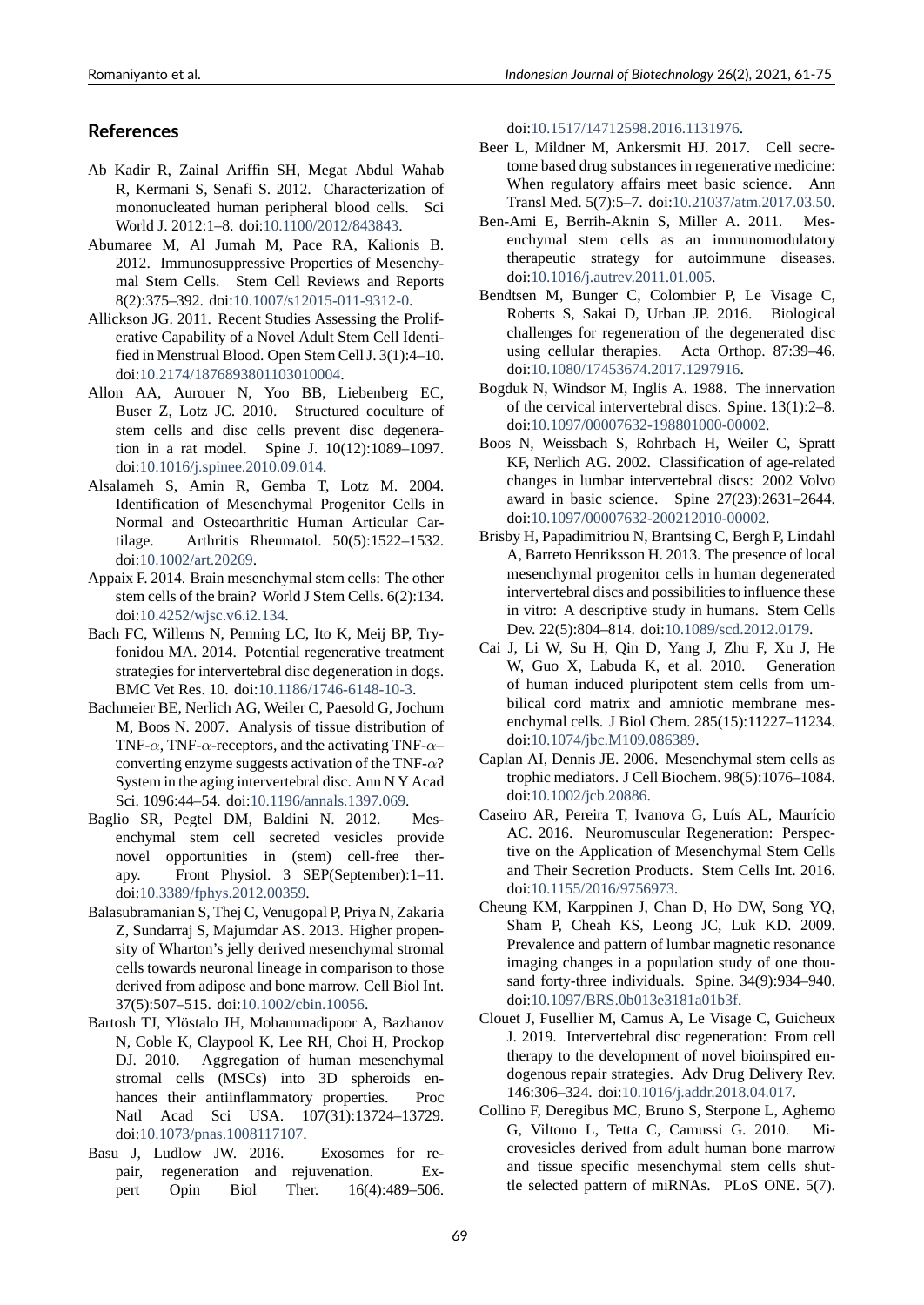doi:10.1371/journal.pone.0011803.

- Comella K, Silbert R, Parlo M. 2017. Effects of the intradiscal implantation of stromal vascular fraction plus platelet rich plasma in patients with degen[erative disc disease. J Tran](https://doi.org/10.1371/journal.pone.0011803)sl Med. 15(1):12. doi:10.1186/s12967-016-1109-0.
- <span id="page-9-10"></span>Comoli P, Ginevri F, MacCario R, Avanzini MA, Marconi M, Groff A, Cometa A, Cioni M, Porretti L, Barberi W, Frassoni F, Locatelli F. 2008. Human mesenchymal [stem cells inhibit antibody](https://doi.org/10.1186/s12967-016-1109-0) production induced in vitro by allostimulation. Nephrol Dial Transplant. 23(4):1196–1202. doi:10.1093/ndt/gfm740.
- <span id="page-9-9"></span>Croitoru-Lamoury J, Lamoury FM, Caristo M, Suzuki K, Walker D, Takikawa O, Taylor R, Brew BJ. 2011. Interferon-γ regulates the proliferation and differentiation of mesenchymal [stem cells via activat](https://doi.org/10.1093/ndt/gfm740)ion of indoleamine 2,3 dioxygenase (IDO). PLoS ONE. 6(2). doi:10.1371/journal.pone.0014698.
- <span id="page-9-20"></span>Das R, Jahr H, van Osch GJ, Farrell E. 2010. The role of hypoxia in bone marrow-derived mesenchymal stem cells: considerations for regenerative medicine appro[aches. Tissue Eng. Part B, Re](https://doi.org/10.1371/journal.pone.0014698)v. 16(2):159–168. doi:10.1089/ten.teb.2009.0296.
- <span id="page-9-18"></span>Deyo RA, Bass JE. 1989. Lifestyle and low-back pain the influence of smoking and obesity. Spine 14(5):501– 506. doi:10.1097/00007632-198905000-00005.
- <span id="page-9-5"></span>Di G, [Du X, Qi X, Zhao X, Duan](https://doi.org/10.1089/ten.teb.2009.0296) H, Li S, Xie L, Zhou Q. 2017. Mesenchymal stem cells promote diabetic corneal epithelial wound healing through TSG-6depen[dent stem cell activation and macrop](https://doi.org/10.1097/00007632-198905000-00005)hage switch. Invest Ophthalmol Visual Sci. 58(10):4064– 4074. doi:10.1167/iovs.17-21506.
- <span id="page-9-12"></span>Doeppner TR, Herz J, Görgens A, Schlechter J, Ludwig AK, Radtke S, de Miroschedji K, Horn PA, Giebel B, Hermann DM. 2015. Extracellular Vesicles Improve Post-Stro[ke Neuroregeneration a](https://doi.org/10.1167/iovs.17-21506)nd Prevent Postischemic Immunosuppression. Stem Cells Transl Med. 4(10):1131-1143. doi:10.5966/sctm.2015-0078.
- <span id="page-9-16"></span>Dominici M, Le Blanc K, Mueller I, Slaper-Cortenbach I, Marini FC, Krause DS, Deans RJ, Keating A, Prockop DJ, Horwitz EM. 2006. Minimal criteria for defining mult[ipotent mesenchymal str](https://doi.org/10.5966/sctm.2015-0078)omal cells. The International Society for Cellular Therapy position statement. Cytotherapy. 8(4):315–317. doi:10.1080/14653240600855905.
- <span id="page-9-7"></span>Driscoll T, Jacklyn G, Orchard J, Passmore E, Vos T, Freedman G, Lim S, Punnett L. 2014. The global burden of occupationally related low back pai[n: Estimates from the Globa](https://doi.org/10.1080/14653240600855905)l Burden of Disease 2010 study. Ann Rheum Dis. 73(6):975–981. doi:10.1136/annrheumdis-2013-204631.
- <span id="page-9-15"></span><span id="page-9-0"></span>Eiró N, Sendon-Lago J, Seoane S, Bermúdez MA, Lamelas ML, Garcia-Caballero T, Schneider J, Perez-Fernandez R, Vizoso FJ. 2014. Potential therapeutic [effect of the secretome from human u](https://doi.org/10.1136/annrheumdis-2013-204631)terine cervical stem cells against both cancer and stromal cells compared with adipose tissue stem cells. Oncotarget. 5(21):10692–10708. doi:10.18632/oncotarget.2530.
- Ejtehadifar M, Shamsasenjan K, Movassaghpour A, Akbarzadehlaleh P, Dehdilani N, Abbasi P, Molaeipour Z, Saleh M. 2015. The effect of hypoxia on mesenchymal stem cell biology. Adv Pharm Bull. 5(2):141– 149. doi:10.15171/apb.2015.021.
- <span id="page-9-19"></span>Eleuteri S, Fierabracci A. 2019. Insights into the secretome of mesenchymal stem cells and its potential applications. Int J Mol Sci. 20(18). doi:10.3[390/ijms20184597.](https://doi.org/10.15171/apb.2015.021)
- <span id="page-9-11"></span>Erwin WM. 2010. The enigma that is the nucleus pulposus cell: The search goes on. Arthritis Research and Therapy 12(3). doi:10.1186/ar3001.
- <span id="page-9-2"></span>Erwin [WM, Hood KE. 2014.](https://doi.org/10.3390/ijms20184597) The cellular and molecular biology of the intervertebral disc: A clinician's primer. J Can Chiropr Assoc. 58(3):246–257.
- <span id="page-9-3"></span>Ferreira JR, Teixeira [GQ, Santos SG](https://doi.org/10.1186/ar3001), Barbosa MA, Almeida-Porada G, Gonçalves RM. 2018. Mesenchymal stromal cell secretome: Influencing therapeutic potential by cellular pre-conditioning. Front Immunol. 9. doi:10.3389/fimmu.2018.02837.
- <span id="page-9-17"></span>Fierabracci A, Del Fattore A, Luciano R, Muraca M, Teti A, Muraca M. 2015. Recent advances in mesenchymal stem cell immunomodulation: The role of microvesic[les. Cell Transplant. 24\(2\)](https://doi.org/10.3389/fimmu.2018.02837):133–149. doi:10.3727/096368913X675728.
- <span id="page-9-8"></span>Fisher-Shoval Y, Barhum Y, Sadan O, Yust-Katz S, Ben-Zur T, Lev N, Benkler C, Hod M, Melamed E, Offen D. 2012. Transplantation of placenta-derived mesenc[hymal stem cells in the EAE m](https://doi.org/10.3727/096368913X675728)ouse model of MS. J Mol Neurosci. 48(1):176–184. doi:10.1007/s12031 012-9805-6.
- Fornaro M, Giovannelli A, Foggetti A, Muratori L, Geuna S, Novajra G, Perroteau I. 2020. Role of neurotrophic factors in enhancing linear axonal [growth of gan](https://doi.org/10.1007/s12031-012-9805-6)[glionic sens](https://doi.org/10.1007/s12031-012-9805-6)ory neurons in vitro. Neural Regener Res. 15(9):1732-1739. doi:10.4103/1673-5374.276338.
- <span id="page-9-14"></span><span id="page-9-1"></span>Freeman BJ, Kuliwaba JS, Jones CF, Shu CC, Colloca CJ, Zarrinkalam MR, Mulaibrahimovic A, Gronthos S, Zannettino AC, Howell S. 2016. Allogeneic Mesenchymal [Precursor Cells Promote He](https://doi.org/10.4103/1673-5374.276338)aling in Postero-lateral Annular Lesions and Improve Indices of Lumbar Intervertebral Disc Degeneration in an Ovine Model. Spine. 41(17):1331–1339. doi:10.1097/BRS.0000000000001528.
- Freemont AJ. 2009. The cellular pathobiology of the degenerate intervertebral disc and discogenic back pain. doi:10.1093/rheumatology/ken396.
- <span id="page-9-4"></span>Freemo[nt AJ, Watkins A, Le Maitre C, Bai](https://doi.org/10.1097/BRS.0000000000001528)rd P, Jeziorska M, Knight MT, Ross ER, O'Brien JP, Hoyland JA. 2002. Nerve growth factor expression and innervati[on of the painful intervertebra](https://doi.org/10.1093/rheumatology/ken396)l disc. J Pathol. 197(3):286–292. doi:10.1002/path.1108.
- <span id="page-9-6"></span>Gieseke F, Böhringer J, Bussolari R, Dominici M, Handgretinger R, Müller I. 2010. Human multipotent mesenchymal stromal cells use galectin-1 to inhibit immune effector cell[s. Blood. 116\(19\)](https://doi.org/10.1002/path.1108):3770–3779. doi:10.1182/blood-2010-02-270777.
- <span id="page-9-13"></span>Gieseke F, Kruchen A, Tzaribachev N, Bentzien F, Do-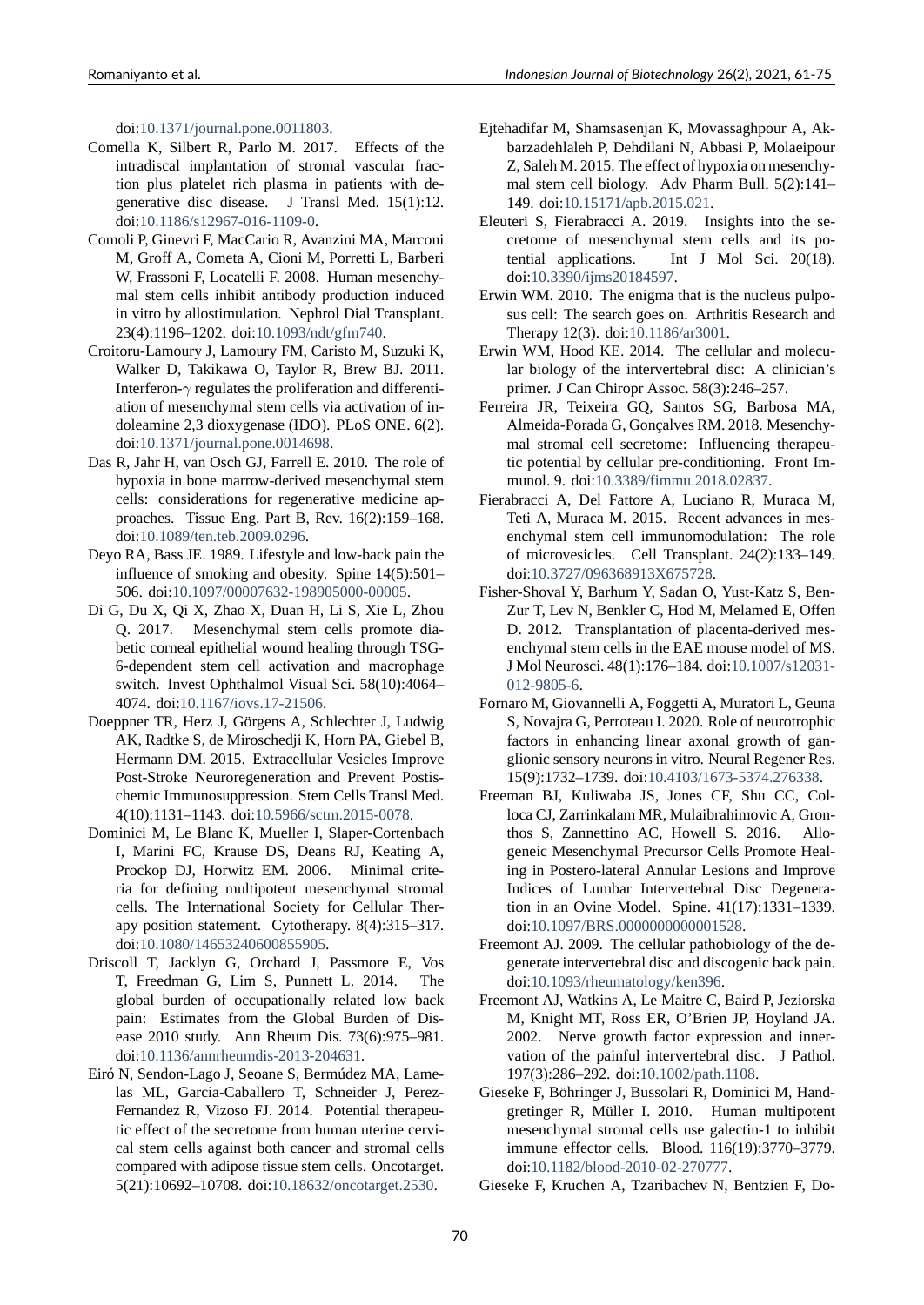minici M, Müller I. 2013. Proinflammatory stimuli induce galectin-9 in human mesenchymal stromal cells to suppress T-cell proliferation. Eur J Immunol. 43(10):2741–2749. doi:10.1002/eji.201343335.

- Grote K, Petri M, Liu C, Jehn P, Spalthoff S, Kokemüller H, Luchtefeld M, Tschernig T, Krettek C, Haasper C, Jagodzinski M. 2013. Toll-like receptor 2/6dependent stimulation [of mesenchymal stem](https://doi.org/10.1002/eji.201343335) cells promotes angiogenesis by paracrine factors. Eur Cells Mater. 26:66–79. doi:10.22203/eCM.v026a05.
- Gruber HE, Ingram JA, Hoelscher G, Zinchenko N, James HJ, Hanley EN. 2008. Brain-derived neurotrophic factor and its receptor in the human and the sand rat intervertebral dis[c. Arthritis Res Ther.](https://doi.org/10.22203/eCM.v026a05) 10(4). doi:10.1186/ar2456.
- Hayflick L, Moorhead PS. 1961. The serial cultivation of human diploid cell strains. Exp Cell Res. 25(3):585– 621. doi:10.1016/0014-4827(61)90192-6.
- <span id="page-10-6"></span>Henriks[son HB, Svan](https://doi.org/10.1186/ar2456)vik T, Jonsson M, Hagman M, Horn M, Lindahl A, Brisby H. 2009. Transplantation of human mesenchymal stems cells i[nto intervertebral discs in](https://doi.org/10.1016/0014-4827(61)90192-6) a xenogeneic porcine model. Spine. 34(2):141–148. doi:10.1097/BRS.0b013e31818f8c20.
- <span id="page-10-13"></span>Herberts CA, Kwa MS, Hermsen HP. 2011. Risk factors in the development of stem cell therapy. J Transl Med. 9. doi:10.1186/1479-5876-9-29.
- <span id="page-10-17"></span>Hingert [D, Nawilaijaroen P, Aldridge J, Ba](https://doi.org/10.1097/BRS.0b013e31818f8c20)ranto A, Brisby H. 2020. Investigation of the Effect of Secreted Factors from Mesenchymal Stem Cells on Disc Cells from [Degenerated Discs. Ce](https://doi.org/10.1186/1479-5876-9-29)lls Tissues Organs. 208(12):76–88. doi:10.1159/000506350.
- <span id="page-10-18"></span>Holm S, Maroudas A, Urban JP, Selstam G, Nachemson A. 1981. Nutrition of the intervertebral disc: Solute transport and metabolism. Connect Tissue Res. 8(2):101–119. doi:1[0.3109/03008208109](https://doi.org/10.1159/000506350)152130.
- <span id="page-10-4"></span>Hou T, Xu J, Wu X, Xie Z, Luo F, Zhang Z, Zeng L. 2009. Umbilical cord Wharton's Jelly: a new potential cell source of mesenchymal stromal cells for bone tissue engineering. Tiss[ue Eng. Part A. 15\(9\):2325–23](https://doi.org/10.3109/03008208109152130)34. doi:10.1089/ten.tea.2008.0402.
- <span id="page-10-11"></span>Hunter CJ, Matyas JR, Duncan NA. 2003. The notochordal cell in the nucleus pulposus: A review in the context of tissue engineering. doi[:10.1089/107632703768247](https://doi.org/10.1089/ten.tea.2008.0402)368.
- <span id="page-10-3"></span>Husky MM, Ferdous Farin F, Compagnone P, Fermanian C, Kovess-Masfety V. 2018. Chronic back pain and its association with quality of life in a large Fre[nch population survey. Health](https://doi.org/10.1089/107632703768247368) Qual Life Outcomes 16(1):195. doi:10.1186/s12955-018-1018-4.
- <span id="page-10-1"></span>In 't Anker PS, Scherjon SA, Kleijburg-van der Keur C, Noort WA, Claas FH, Willemze R, Fibbe WE, Kanhai HH. 2003. Amniotic fluid as a novel source of mesenchymal stem cells [for therapeutic transplantatio](https://doi.org/10.1186/s12955-018-1018-4)n [1]. Blood. 102(4):1548–1549. doi:10.1182/blood-2003-04-1291.
- <span id="page-10-10"></span><span id="page-10-9"></span>Jezierska-Wozniak K, Barczewska M, Habich A, Wojtacha P, Badowska W, Maksymowicz W,

Wojtkiewicz J. 2017. The feasibility of the CD271+ and CD271– mesenchymal stromal cell enrichment toward nucleus pulposus-like cells. Folia Histochem Cytobiol. 55(3):114–123. doi:10.5603/FHC.a2017.0013.

- Kagiwada H, Yashiki T, Ohshima A, Tadokoro M, Nagaya N, Ohgushi H. 2008. Human mesenchymal stem cells as a stable source of VEGF-producing cell[s. J Tissue Eng Regene](https://doi.org/10.5603/FHC.a2017.0013)r Med. 2(4):184–189. doi:10.1002/term.79.
- <span id="page-10-16"></span>Katz JN. 2006. Lumbar disc disorders and lowback pain: Socioeconomic factors and consequences. J Bone Joint Surg. 88(SUPPL. 2):21–24. doi[:10.2106/JBJS.E.](https://doi.org/10.1002/term.79)01273.
- <span id="page-10-0"></span>Kauppila LI. 2009. Atherosclerosis and Disc Degeneration/Low-Back Pain - A Systematic Review. Eur J Vasc Endovasc Surg. 37(6):661–670. doi[:10.1016/j.ejvs.2009.02.](https://doi.org/10.2106/JBJS.E.01273)006.
- <span id="page-10-5"></span>Keating A. 2012. Mesenchymal stromal cells: New directions. Cell Stem Cell. 10(6):709–716. doi:10.1016/j.stem.2012.05.015.
- <span id="page-10-12"></span>Kepler [CK, Ponnappan RK, Tanno](https://doi.org/10.1016/j.ejvs.2009.02.006)ury CA, Risbud MV, Anderson DG. 2013. The molecular basis of intervertebral disc degeneration. Spine J. 13(3):318–330. doi[:10.1016/j.spinee.2012.12.00](https://doi.org/10.1016/j.stem.2012.05.015)3.
- <span id="page-10-2"></span>Kim YS, Ahn Y, Kwon JS, Cho YK, Jeong MH, Cho JG, Park JC, Kang JC. 2012. Priming of mesenchymal stem cells with oxytocin enhances the cardiac repair ini[schemia/reperfusion injury. Ce](https://doi.org/10.1016/j.spinee.2012.12.003)lls Tissues Organs. 195(5):428–442. doi:10.1159/000329234.
- <span id="page-10-21"></span>Kim YS, Hong SW, Choi JP, Shin TS, Moon HG, Choi EJ, Jeon SG, Oh SY, Gho YS, Zhu Z, Kim YK. 2009. Vascular Endothelial Growth Factor Is a Key Mediator in the Dev[elopment of T Cell P](https://doi.org/10.1159/000329234)riming and Its Polarization to Type 1 and Type 17 T Helper Cells in the Airways. J Immunol. 183(8):5113–5120. doi:10.4049/jimmunol.0901566.
- <span id="page-10-8"></span>Kyurkchiev D. 2014. Secretion of immunoregulatory cytokines by mesenchymal stem cells. World J Stem Cells. 6(5):552. doi:10.4252/wjsc.v6.i5.552.
- <span id="page-10-14"></span>Lamich[hane TN, Sokic S, Schardt](https://doi.org/10.4049/jimmunol.0901566) JS, Raiker RS, Lin JW, Jay SM. 2015. Emerging roles for extracellular vesicles in tissue engineering and regenerative medicine. Tissue Eng. - Part B: Reviews 21(1):45-54. doi:10.1089/ten.teb.2014.0300.
- <span id="page-10-19"></span>Le Maitre CL, Freemont AJ, Hoyland JA. 2007. Accelerated cellular senescence in degenerate intervertebral discs: A possible role in the pathogenesis of intervertebral d[isc degeneration. Arthritis](https://doi.org/10.1089/ten.teb.2014.0300) Res Ther. 9(3):1– 12. doi:10.1186/ar2198.
- <span id="page-10-7"></span>Li B, Zhang H, Zeng M, He W, Li M, Huang X, Deng DY, Wu J. 2015a. Bone marrow mesenchymal stem cells protect alveolar macrophages from lipopolysaccharide-induced apoptosis partially by inhibiting the Wnt/*β*-catenin pathway. Cell Biol Int. 39(2):192–200. doi:10.1002/cbin.10359.
- <span id="page-10-20"></span><span id="page-10-15"></span>Li N, Yang YJ, Qian HY, Li Q, Zhang Q, Li XD, Dong QT, Xu H, Song L, Zhang H. 2015b. Intravenous ad-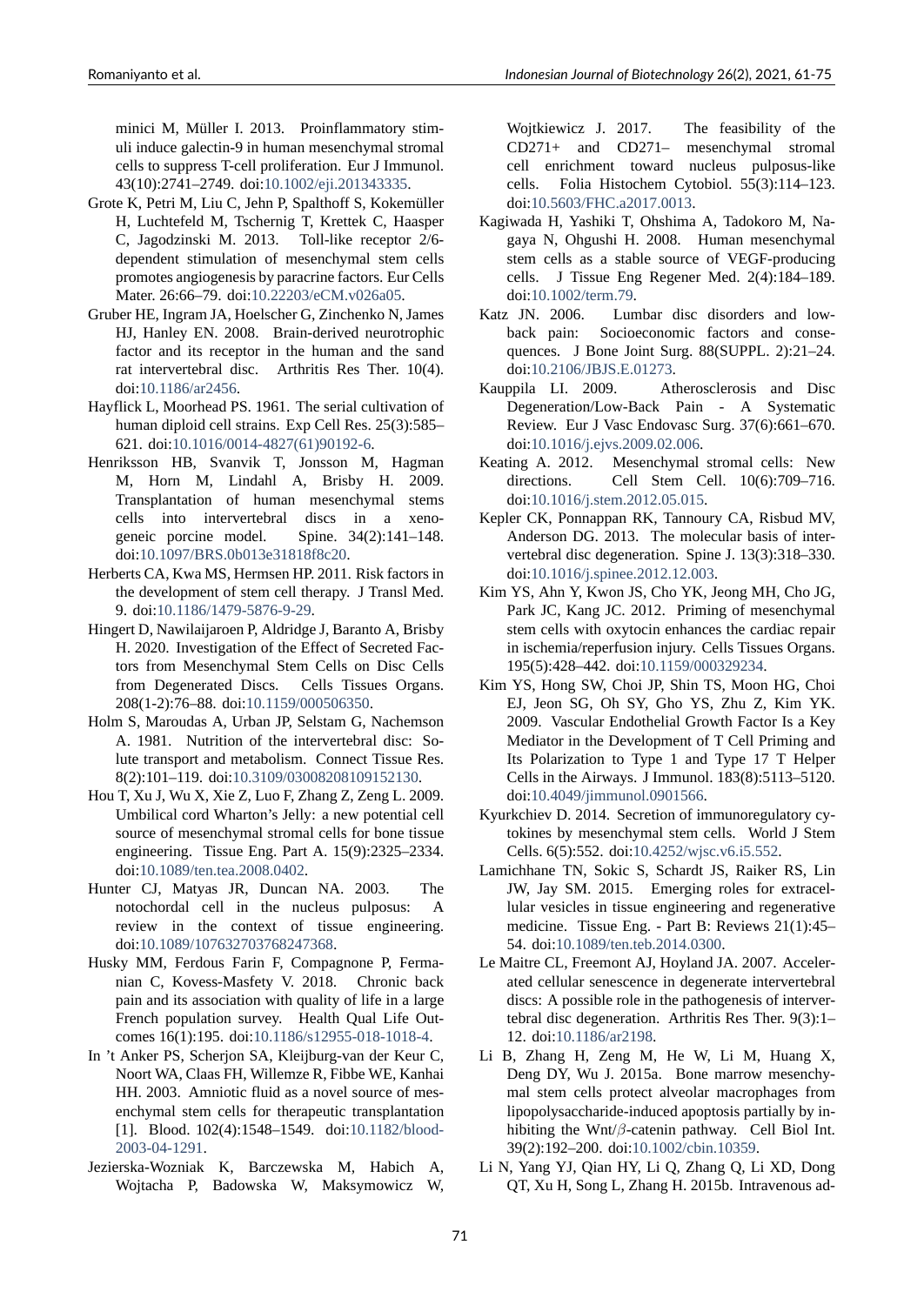ministration of atorvastatin-pretreated mesenchymal stem cells improves cardiac performance after acute myocardial infarction: Role of CXCR4. Am J Transl Res. 7(6):1058–1070.

- Liu J, Zhu P, Song P, Xiong W, Chen H, Peng W, Wang S, Li S, Fu Z, Wang Y, Wang H. 2015. Pretreatment of Adipose Derived Stem Cells with Curcumin Facilitates Myocardial Recovery via Antiapoptosis and Angiogenesis. Stem Cells International 2015. doi:10.1155/2015/638153.
- Loibl M, Wuertz Kozak K, Vadala G, Lang S, Fairbank J, Urban JP. 2019. Controversies in regenerative medicine: Should intervertebral disc degeneration be trea[ted with mesenchyma](https://doi.org/10.1155/2015/638153)l stem cells? Jor Spine 2(1):e1043. doi:10.1002/jsp2.1043.
- <span id="page-11-0"></span>Lu Z, Wang G, Dunstan CR, Chen Y, Yenn-Ru Lu W, Davies B, Zreiqat H. 2013. Activation and promotion of adipose stem cells by tumour necrosis factor-alpha preconditioning [for bone regenerati](https://doi.org/10.1002/jsp2.1043)on. J Cell Physiol. 228(8):1737–1744. doi:10.1002/jcp.24330.
- Lv F, Sun Y, Zhou LX, Lu MM, Chan D, Zheng Z, Cheung KMC, Leung VYL. 2014. The Potential of Umbilical Cord Derived Mesenchymal Stem Cells in Intervertebral Disc Repai[r. Global Spine J. 4](https://doi.org/10.1002/jcp.24330)(1\_suppl). doi:10.1055/s-0034-1376649.
- <span id="page-11-18"></span>Maacha S, Sidahmed H, Jacob S, Gentilcore G, Calzone R, Grivel JC, Cugno C. 2020. Paracrine Mechanisms of Mesenchymal Stromal Cells in Angiogenesis. Stem Cel[ls Int. 2020. doi:10.1155/2](https://doi.org/10.1055/s-0034-1376649)020/4356359.
- <span id="page-11-14"></span>Madrigal M, Rao KS, Riordan NH. 2014. A review of therapeutic effects of mesenchymal stem cell secretions and induction of secretory modification by different culture m[ethods. J Transl Me](https://doi.org/10.1155/2020/4356359)d. 12(1). doi:10.1186/s12967-014-0260-8.
- <span id="page-11-10"></span>Maguire G. 2013. Stem cell therapy without the cells. Commun Integr Biol. 6(6). doi:10.4161/cib.26631.
- <span id="page-11-9"></span>Marti LC, Pavon L, Severino P, Sibov T, Guilhen D, Moreira-Filho CA. 2014. Vascular endothelial growth factor-A enhances indoleamine 2,3-dioxygenase expression by dendritic cells and [subsequently impac](https://doi.org/10.4161/cib.26631)ts lymphocyte proliferation. Mem Inst Oswaldo Cruz. 109(1):70–79. doi:10.1590/00740276130252.
- Matta A, Karim MZ, Isenman DE, Erwin WM. 2017. Molecular Therapy for Degenerative Disc Disease: Clues from Secretome Analysis of the Noto-chordal Cell-Rich [Nucleus Pulposus. Sci R](https://doi.org/10.1590/0074-0276130252)ep. 7. doi:10.1038/srep45623.
- <span id="page-11-17"></span>McCorry MC, Puetzer JL, Bonassar LJ. 2016. Characterization of mesenchymal stem cells and fibrochondrocytes in three-dimensional co-culture: Analysi[s of cell shape, m](https://doi.org/10.1038/srep45623)atrix production, and mechanical performance. Stem Cell Res Ther. 7(1). doi:10.1186/s13287-016-0301-8.
- <span id="page-11-8"></span><span id="page-11-2"></span>Mokhbi Soukane D, Shirazi-Adl A, Urban JP. 2007. Computation of coupled diffusion of oxygen, glucose and lactic acid in an interver[tebral disc. J Biomech.](https://doi.org/10.1186/s13287-016-0301-8) 40(12):2645–2654. doi:10.1016/j.jbiomech.2007.01.003.
- Morito T, Muneta T, Hara K, Ju YJ, Mochizuki T, Makino H, Umezawa A, Sekiya I. 2008. Synovial fluid-derived mesenchymal stem cells increase after intra-articular ligament injury in humans. Rheumatology 47(8):1137–1143. doi:10.1093/rheumatology/ken114.
- <span id="page-11-5"></span>Moya A, Larochette N, Paquet J, Deschepper M, Bensidhoum M, Izzo V, Kroemer G, Petite H, Logeart-Avramoglou D. 2017. Quiescence Preconditi[oned Human Multipotent Stro](https://doi.org/10.1093/rheumatology/ken114)mal Cells Adopt a Metabolic Profile Favorable for Enhanced Survival under Ischemia. Stem Cells. 35(1):181–196. doi:10.1002/stem.2493.
- <span id="page-11-7"></span>Mwale F, Roughley P, Antoniou J, Alini M, Hollander A, Kirsch T, Stokes I. 2004. Distinction between the extracellular matrix of the nucleus pulposus and hya[line cartilage: A r](https://doi.org/10.1002/stem.2493)equisite for tissue engineering of intervertebral disc. EurCells Mater. 8:58–64. doi:10.22203/eCM.v008a06.
- <span id="page-11-1"></span>Nakamura Y, Miyaki S, Ishitobi H, Matsuyama S, Nakasa T, Kamei N, Akimoto T, Higashi Y, Ochi M. 2015. Mesenchymal-stem-cellder[ived exosomes accele](https://doi.org/10.22203/eCM.v008a06)rate skeletal muscle regeneration. FEBS Lett. 589(11):1257–1265. doi:10.1016/j.febslet.2015.03.031.
- <span id="page-11-16"></span><span id="page-11-12"></span>Németh K, Leelahavanichkul A, Yuen PS, Mayer B, Parmelee A, Doi K, Robey PG, Leelahavanichkul K, Koller BH, Brown JM, Hu X, Jelinek I, Star RA, Me[zey É. 2009. Bone marrow](https://doi.org/10.1016/j.febslet.2015.03.031) stromal cells attenuate sepsis via prostaglandin E 2-dependent reprogramming of host macrophages to increase their interleukin-10 production. Nat Med. 15(1):42-49. doi:10.1038/nm.1905.
- Osugi M, Katagiri W, Yoshimi R, Inukai T, Hibi H, Ueda M. 2012. Conditioned media from mesenchymal stem cells enhanced bone regeneration in rat calvarial bone def[ects. Tissue Eng.](https://doi.org/10.1038/nm.1905)- Part A 18(13-14):1479-1489. doi:10.1089/ten.tea.2011.0325.
- <span id="page-11-11"></span>Pérez-Silos V, Camacho-Morales A, Fuentes-Mera L. 2016. Mesenchymal Stem Cells Subpopulations: Application for Orthopedic Regenerative Medicine. Ste[m Cells Int. 2016. doi:10.11](https://doi.org/10.1089/ten.tea.2011.0325)55/2016/3187491.
- <span id="page-11-3"></span>Pittenger MF, Discher DE, Péault BM, Phinney DG, Hare JM, Caplan AI. 2019. Mesenchymal stem cell perspective: cell biology to clinical progress. npj Regener Med. 4(1). doi:10.1038/s41536-019-0083-6.
- <span id="page-11-4"></span>Rader DJ, Parmacek MS. 2012. Secreted miRNAs suppress atherogenesis. Nat Cell Biol. 14(3):233–235. doi:10.1038/ncb2452.
- <span id="page-11-15"></span><span id="page-11-13"></span>Rafei M, Campeau PM, Aguilar-Mahecha A, Buchanan M, Williams P, Birman E, Yuan S, Young YK, Boivin MN, Forner K, Basik M, Galipeau J. 2009. Me[senchymal Stroma](https://doi.org/10.1038/ncb2452)l Cells Ameliorate Experimental Autoimmune Encephalomyelitis by Inhibiting CD4 Th17 T Cells in a CC Chemokine Ligand 2 Dependent Manner. J Immunol. 182(10):5994–6002. doi:10.4049/jimmunol.0803962.

<span id="page-11-6"></span>Raynaud CM, Maleki M, Lis R, Ahmed B, Al-Azwani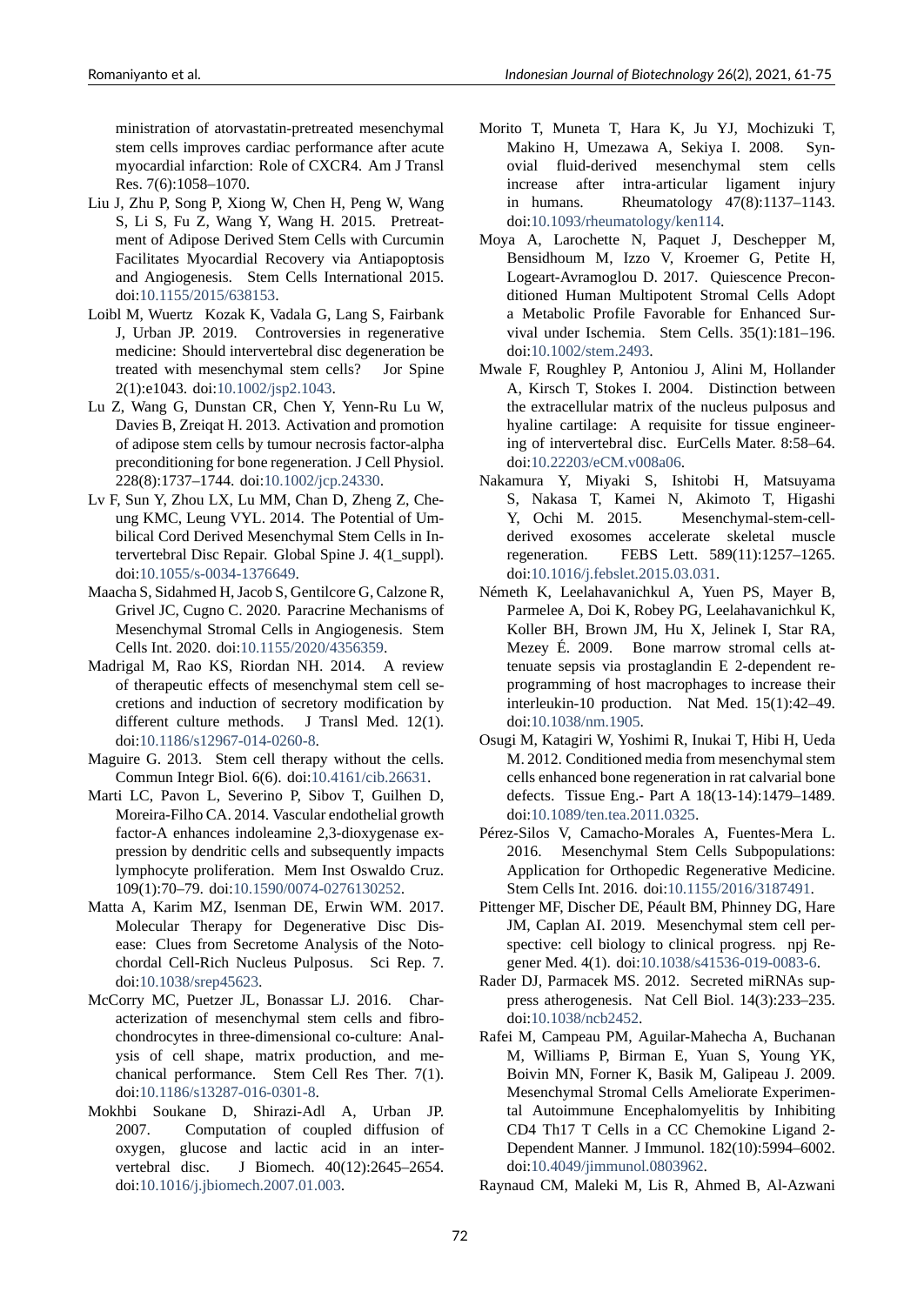I, Malek J, Safadi FF, Rafii A. 2012. Comprehensive characterization of mesenchymal stem cells from human placenta and fetal membrane and their response to osteoactivin stimulation. Stem Cells Int. doi:10.1155/2012/658356.

- Razaq S, Wilkins RJ, Urban JP. 2003. The effect of extracellular pH on matrix turnover by cells of the bovine nucleus pulposus. Eur Spine J. 12(4):341–349. doi:10.1007/s00586-003-0582-3.
- <span id="page-12-3"></span>Richardson SM, Hoyland JA, Mobasheri R, Csaki C, Shakibaei M, Mobasheri A. 2010. Mesenchymal stem cells in regenerative medicine: Opportunities and cha[llenges for articular cartilag](https://doi.org/10.1007/s00586-003-0582-3)e and intervertebral disc tissue engineering. J Cell Physiol. 222(1):23–32. doi:10.1002/jcp.21915.
- <span id="page-12-7"></span>Riekstina U, Muceniece R, Cakstina I, Muiznieks I, Ancans J. 2008. Characterization of human skin-derived mesenchymal stem cell proliferation rate in different gro[wth conditions. Cy](https://doi.org/10.1002/jcp.21915)totechnology. 58(3):153–162. doi:10.1007/s10616-009-9183-2.
- <span id="page-12-8"></span>Roberts S, Evans H, Trivedi J, Menage J. 2006. Histology and pathology of the human intervertebral disc. J Bone Joint Surg. 88(SUPPL. 2):10–14. doi:10.2106/00004623-200604002-00003.
- <span id="page-12-1"></span>Roberts S, Urban JP, Evans H, Eisenstein SM. 1996. Transport properties of the human cartilage endplate in relation to its composition and calcification. Spine. 21(4):415-420. doi:10.1097/00007632-199602150-00003.
- <span id="page-12-4"></span>Rodriguez AG, Slichter CK, Acosta FL, Rodriguez-Soto AE, Burghardt AJ, Majumdar S, Lotz JC. 2011. Human disc [nucleus properties and verte](https://doi.org/10.1097/00007632-199602150-00003)[bral en](https://doi.org/10.1097/00007632-199602150-00003)dplate permeability. Spine. 36(7):512–520. doi:10.1097/BRS.0b013e3181f72b94.
- <span id="page-12-2"></span>Roorda BD, ter Elst A, Kamps WA, de Bont ES. 2009. Bone marrow-derived cells and tumor growth: Contribution of bone marrow-derived cells to tumor micro-environments with special focus on mesenchymal stem cells. Crit Rev Oncol Hematol. 69(3):187– 198. doi:10.1016/j.critrevonc.2008.06.004.
- <span id="page-12-14"></span>Ryan JM, Barry FP, Murphy JM, Mahon BP. 2005. Mesenchymal stem cells avoid allogeneic rejection. J Inflammation. 2. doi:10.1186/1476-9255-2-8.
- Sakai D, Mo[chida J, Iwashina T, Watanabe T](https://doi.org/10.1016/j.critrevonc.2008.06.004), Nakai T, Ando K, Hotta T. 2005. Differentiation of mesenchymal stem cells transplanted to a rabbit degenerative disc model: Poten[tial and limitations for](https://doi.org/10.1186/1476-9255-2-8) stem cell therapy in disc regeneration. Spine. 30(21):2379– 2387. doi:10.1097/01.brs.0000184365.28481.e3.
- <span id="page-12-10"></span>Salgado AJ, Fraga JS, Mesquita AR, Neves NM, Reis RL, Sousa N. 2010. Role of human umbilical cord mesenchymal progenitors conditioned media in ne[uronal/glial cell densities, viability,](https://doi.org/10.1097/01.brs.0000184365.28481.e3) and proliferation. Stem Cells Dev. 19(7):1067–1074. doi:10.1089/scd.2009.0279.
- <span id="page-12-13"></span>Santangelo L, Giurato G, Cicchini C, Montaldo C, Mancone C, Tarallo R, Battistelli C, Alonzi T, Weisz A, Tripodi M. 2016. The RNA-Binding Protein SYN-

CRIP Is a Component of the Hepatocyte Exosomal Machinery Controlling MicroRNA Sorting. Cell Rep. 17(3):799–808. doi:10.1016/j.celrep.2016.09.031.

- Schüring AN, Schulte N, Kelsch R, Röpke A, Kiesel L, Götte M. 2011. Characterization of endometrial mesenchymal stem-like cells obtained by endometrial biopsy during [routine diagnostics. Fertil Ste](https://doi.org/10.1016/j.celrep.2016.09.031)ril. 95(1):423–426. doi:10.1016/j.fertnstert.2010.08.035.
- <span id="page-12-9"></span><span id="page-12-0"></span>Siemionow K, An H, Masuda K, Andersson G, Cs-Szabo G. 2011. The Effects of Age, Gender, Ethnicity, and Spinal Level on the Rate of Intervertebral Disc Degenera[tion. A review of 1712 Interver](https://doi.org/10.1016/j.fertnstert.2010.08.035)tebral Discs. Spine (Phila Pa 1976) 36(17):1333– 1339. doi:10.1097/BRS.0b013e3181f2a177.The. URL https://www.ncbi.nlm.nih.gov/pmc/articles/PM C3624763/pdf/nihms412728.pdf.
- Smith LJ, Nerurkar NL, Choi KS, Harfe BD, Elliott DM. 2011. Degene[ration and regeneration of the interver](https://doi.org/10.1097/BRS.0b013e3181f2a177.The)tebral [disc: Lessons from development. Dis Models](https://www.ncbi.nlm.nih.gov/pmc/articles/PMC3624763/pdf/nihms412728.pdf) [Mech. 4\(1\):31–41. doi:10.1242/d](https://www.ncbi.nlm.nih.gov/pmc/articles/PMC3624763/pdf/nihms412728.pdf)mm.006403.
- <span id="page-12-11"></span>Soliman H, Mediavilla-Varela M, Antonia S. 2010. Indoleamine 2,3-dioxygenase is it an immune suppressor? doi:10.1097/PPO.0b013e3181eb3343.
- Strassburg S, Hodson NW, [Hill PI, Richardson SM](https://doi.org/10.1242/dmm.006403), Hoyland JA. 2012. Bi-directional exchange of membrane components occurs during co-culture of mesenchymal ste[m cells and nucleus pulposus cell](https://doi.org/10.1097/PPO.0b013e3181eb3343)s. PLoS ONE. 7(3). doi:10.1371/journal.pone.0033739.
- <span id="page-12-16"></span>Takahashi H, Suguro T, Okazima Y, Motegi M, Okada Y, Kakiuchi T. 1996. Inflammatory cytokines in the herniated disc of the lumbar spine. Spine. 21(2):218–224. doi:10.1097/00007632-199601150-00011.
- <span id="page-12-5"></span>Takahashi K, Yamanaka S. 2006. Induction of Pluripotent Stem Cells from Mouse Embryonic and Adult Fibroblast Cultures by Defined Factors. Cell. 126(4):663– 676[. doi:10.1016/j.cell.2006.07.024.](https://doi.org/10.1097/00007632-199601150-00011)
- <span id="page-12-6"></span>Tatsumi K, Ohashi K, Matsubara Y, Kohori A, Ohno T, Kakidachi H, Horii A, Kanegae K, Utoh R, Iwata T, Okano T. 2013. Tissue factor triggers procoagulation in transp[lanted mesenchymal stem](https://doi.org/10.1016/j.cell.2006.07.024) cells leading to thromboembolism. Biochem Biophys Res Commun. 431(2):203–209. doi:10.1016/j.bbrc.2012.12.134.
- <span id="page-12-12"></span>Teixeira GQ, Pereira CL, Ferreira JR, Maia AF, Gomez-Lazaro M, Barbosa MA, Neidlinger-Wilke C, Goncalves RM. 2018. Immunomodulation of Human Mesenchymal Stem/[Stromal Cells in Interverte](https://doi.org/10.1016/j.bbrc.2012.12.134)bral Disc Degeneration. Spine. 43(12):E673–E682. doi:10.1097/BRS.0000000000002494.
- <span id="page-12-17"></span><span id="page-12-15"></span>Théry C, Witwer KW, Aikawa E, Alcaraz MJ, Anderson JD, Andriantsitohaina R, Antoniou A, Arab T, Archer F, Atkin-Smith GK, Ayre DC, et al. 2018. Minimal inf[ormation for studies of extracellular](https://doi.org/10.1097/BRS.0000000000002494) vesicles 2018 (MISEV2018): a position statement of the International Society for Extracellular Vesicles and update of the MISEV2014 guidelines. J Extracell Vesicles. 7(1). doi:10.1080/20013078.2018.1535750.
- Toussaint O, Medrano EE, Von Zglinicki T. 2000. Cellular and molecular mechanisms of stress-induced pre-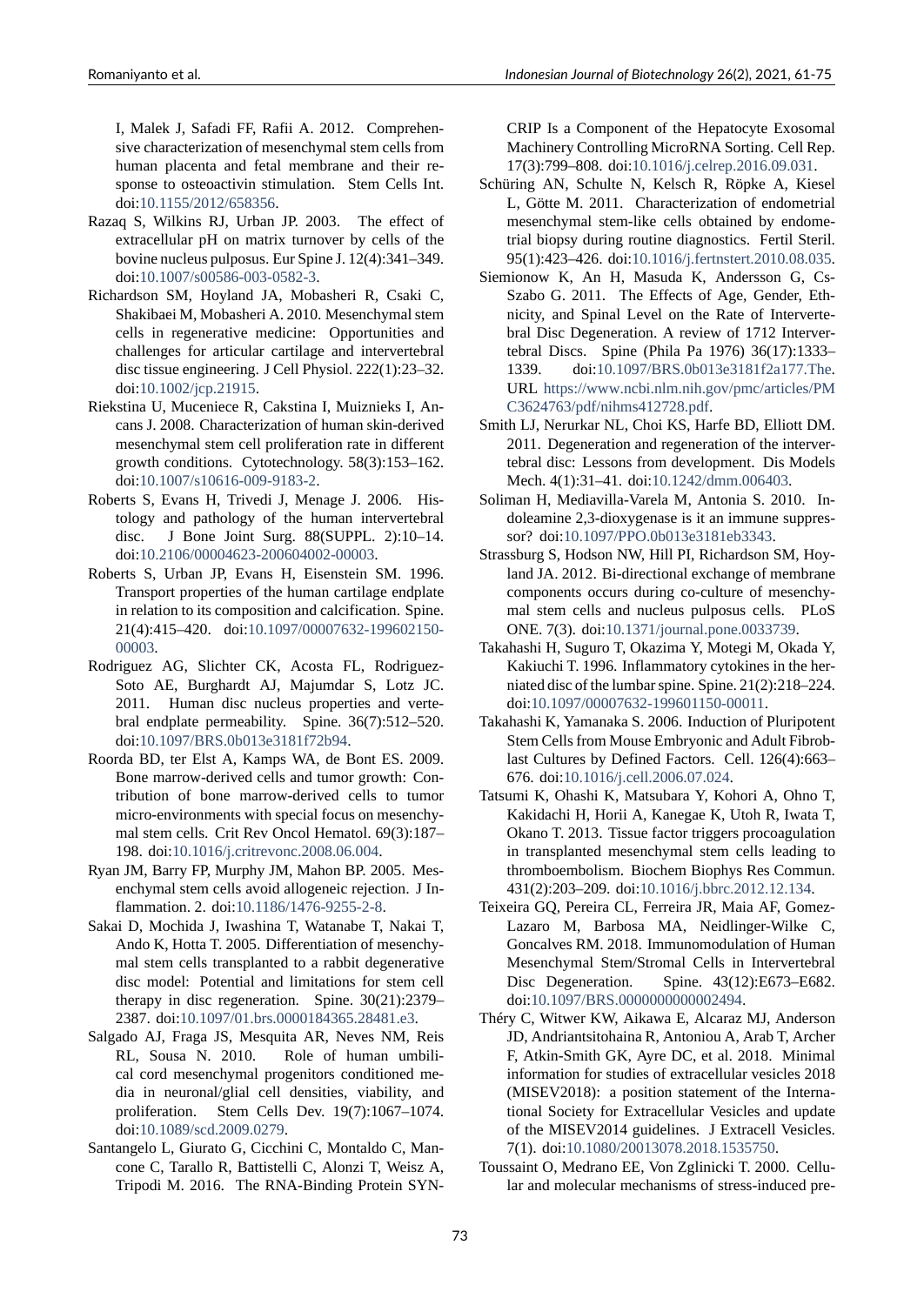mature senescence (SIPS) of human diploid fibroblasts and melanocytes. Exp Gerontol. 35(8):927–945. doi:10.1016/S0531-5565(00)00180-7.

- Ullah I, Subbarao RB, Rho GJ. 2015. Human mesenchymal stem cells - Current trends and future prospective. Biosci Rep. 35. doi:10.1042/BSR20150025.
- <span id="page-13-11"></span>Urban J[P, Holm S, Maroudas A. 1978. Dif](https://doi.org/10.1016/S0531-5565(00)00180-7)fusion of small solutes into the intervertebral disc: An in vivo study. Biorheology. 15(34):203–223. doi:10.3233/BIR-1978-153-409.
- <span id="page-13-7"></span>Urban JP, Roberts S. 20[03. Degeneration of the](https://doi.org/10.1042/BSR20150025) intervertebral disc. Arthritis Research and Therapy 5(3):120– 130. doi:10.1186/ar629.
- <span id="page-13-5"></span>Vad[alà G, Russo F,](https://doi.org/10.3233/BIR-1978-153-409) Musumeci M, Valentini [A, Bernardini](https://doi.org/10.3233/BIR-1978-153-409) M, Denaro L, D'Avella D, Giordano R, Denaro V. 2016. Disc Regeneration Using MSC Transplanted via the E[ndplate Route.](https://doi.org/10.1186/ar629) Global Spine J. 6(1\_suppl):s– 0036–1582614–s–0036–1582614. doi:10.1055/s-0036-1582614.
- <span id="page-13-1"></span>Vadalà G, Sowa G, Hubert M, Gilbertson LG, Denaro V, Kang JD. 2012. Mesenchymal stem cells injection in degenerated intervertebral disc: Cell le[akage may](https://doi.org/10.1055/s-0036-1582614) [induce osteoph](https://doi.org/10.1055/s-0036-1582614)yte formation. J Tissue Eng Regener Med. 6(5):348–355. doi:10.1002/term.433.
- <span id="page-13-15"></span>Vadalà G, Studer RK, Sowa G, Spiezia F, Iucu C, Denaro V, Gilbertson LG, Kang JD. 2008. Coculture of bone marrow mesenchymal stem cells and nucleus pulposus c[ells modulate gen](https://doi.org/10.1002/term.433)e expression profile without cell fusion. . 33(8):870–876. doi:10.1097/BRS.0b013e31816b4619.
- <span id="page-13-13"></span>Valadi H, Ekström K, Bossios A, Sjöstrand M, Lee JJ, Lötvall JO. 2007. Exosome-mediated transfer of mRNAs and microRNAs is a novel mechanism of genetic excha[nge between cells. Nat Cell Biol.](https://doi.org/10.1097/BRS.0b013e31816b4619) 9(6):654–659. doi:10.1038/ncb1596.
- <span id="page-13-20"></span>Van Den Eerenbeemt KD, Ostelo RW, Van Royen BJ, Peul WC, Van Tulder MW. 2010. Total disc replacement surgery for symptomatic degenerative lumbar dis[c disease: A syste](https://doi.org/10.1038/ncb1596)matic review of the literature. doi:10.1007/s00586-010-1445-3.
- <span id="page-13-3"></span>Van Elssen CH, Vanderlocht J, Oth T, Senden-Gijsbers BL, Germeraad WT, Bos GM. 2011. Inflammation restraining effects of prostaglandin E2 on natural killer-dendritic cell (NK-DC) interaction are imprinted during DC maturation. Blood. 118(9):2473– 2482. doi:10.1182/blood-2010-09-307835.
- <span id="page-13-18"></span>Victorelli S, Passos JF. 2017. Telomeres and Cell Senescence Size Matters Not. EBioMedicine. 21:14–20. doi:10.1016/j.ebiom.2017.03.027.
- <span id="page-13-9"></span>Vizoso FJ, Eir[o N, Cid S, Schneider J, Perez](https://doi.org/10.1182/blood-2010-09-307835)-Fernandez R. 2017. Mesenchymal stem cell secretome: Toward cell-free therapeutic strategies in regen[erative medicine. Int J](https://doi.org/10.1016/j.ebiom.2017.03.027) Mol Sci. 18(9). doi:10.3390/ijms18091852.
- <span id="page-13-12"></span><span id="page-13-4"></span>Wagner W, Wein F, Seckinger A, Frankhauser M, Wirkner U, Krause U, Blake J, Schwager C, Eckstein V, Ansorge W, Ho AD. 2005. Comparative [characteristics of mese](https://doi.org/10.3390/ijms18091852)nchymal stem cells from

human bone marrow, adipose tissue, and umbilical cord blood. Exp Hematol. 33(11):1402–1416. doi:10.1016/j.exphem.2005.07.003.

- Walker MH, Anderson DG. 2004. Molecular basis of intervertebral disc degeneration. Spine J. 4(6 SUPPL.):S158–S166. doi[:10.1016/j.spinee.2004.07.010.](https://doi.org/10.1016/j.exphem.2005.07.003)
- <span id="page-13-6"></span>Wangler S, Kamali A, Wapp C, Wuertz-Kozak K, Häckel S, Fortes C, Benneker LM, Haglund L, Richards RG, Alini M, Peroglio M, Grad S. 2021. Uncovering the [secretome of mesenchymal str](https://doi.org/10.1016/j.spinee.2004.07.010)omal cells exposed to healthy, traumatic, and degenerative intervertebral discs: a proteomic analysis. Stem Cell Res Ther. 12(1). doi:10.1186/s13287-020-02062-2.
- <span id="page-13-21"></span>Wei A, Shen B, Williams L, Diwan A. 2014. Mesenchymal stem cells: potential application in intervertebral disc regeneration. Transl Pediatr. 3(2):71–90. doi:10.397[8/j.issn.22244336.2014.03.05](https://doi.org/10.1186/s13287-020-02062-2).
- <span id="page-13-2"></span>Wei X, Yang X, Han ZP, Qu FF, Shao L, Shi YF. 2013. Mesenchymal stem cells: A new trend for cell therapy. Acta Pharmacol Sin 34(6):747–754. doi[:10.1038/aps.2013.50.](https://doi.org/10.3978/j.issn.2224-4336.2014.03.05)
- <span id="page-13-10"></span>Wilder DG, Pope MH. 1996. Epidemiological and aetiological aspects of low back pain in vibration environments - An update. Clin Biomech. 11(2):61-73. doi:10.1016/0268-0033(95)00039-9.
- <span id="page-13-8"></span>Wu A, March L, Zheng X, Huang J, Wang X, Zhao J, Blyth FM, Smith E, Buchbinder R, Hoy D. 2020. Global low back pain prevalence and years lived with disability fro[m 1990 to 2017: estimates from th](https://doi.org/10.1016/0268-0033(95)00039-9)e Global Burden of Disease Study 2017. Ann Transl Med. 8(6):299– 299. doi:10.21037/atm.2020.02.175.
- <span id="page-13-0"></span>Wuertz K, Godburn K, Iatridis JC. 2009. MSC response to pH levels found in degenerating intervertebral discs. Biochem Biophys Res. Commun. 379(4):824–829. doi:10.1[016/j.bbrc.2008.12.145.](https://doi.org/10.21037/atm.2020.02.175)
- <span id="page-13-16"></span>Yamamoto Y, Mochida J, Sakai D, Nakai T, Nishimura K, Kawada H, Hotta T. 2004. Upregulation of the viability of nucleus pulposus cells by bone marrow-derived stro[mal cells: Significance of d](https://doi.org/10.1016/j.bbrc.2008.12.145)irect cell-to-cell contact in coculture system. Spine. 29(14):1508–1514. doi:10.1097/01.BRS.0000131416.90906.20.
- <span id="page-13-14"></span>Yao LT, Zhao Q, Qin X, Shen L, Cheng L, Ge J, Phillips MI. 2005. Paracrine action enhances the effects of autologous mesenchymal stem cell transplantation on [vascular regeneration in rat model of](https://doi.org/10.1097/01.BRS.0000131416.90906.20) myocardial infarction. Ann Thorac Surg. 80(1):229–237. doi:10.1016/j.athoracsur.2005.02.072.
- Yoshimura A, Muto G. 2011. TGF*β* function in immune suppression. Curr Top Microbiol Immunol. 350:127– 47. doi:10.1007/82.
- <span id="page-13-19"></span><span id="page-13-17"></span>Zanotti [L, Angioni R, Calì B, Soldani C,](https://doi.org/10.1016/j.athoracsur.2005.02.072) Ploia C, Moalli F, Gargesha M, D'Amico G, Elliman S, Tedeschi G, Maffioli E, Negri A, Zacchigna S, Sarukhan A, Stei[n JV, Viola](https://doi.org/10.1007/82) A. 2016. Mouse mesenchymal stem cells inhibit high endothelial cell activation and lymphocyte homing to lymph nodes by releasing TIMP-1. Leukemia. 30(5):1143-1154.